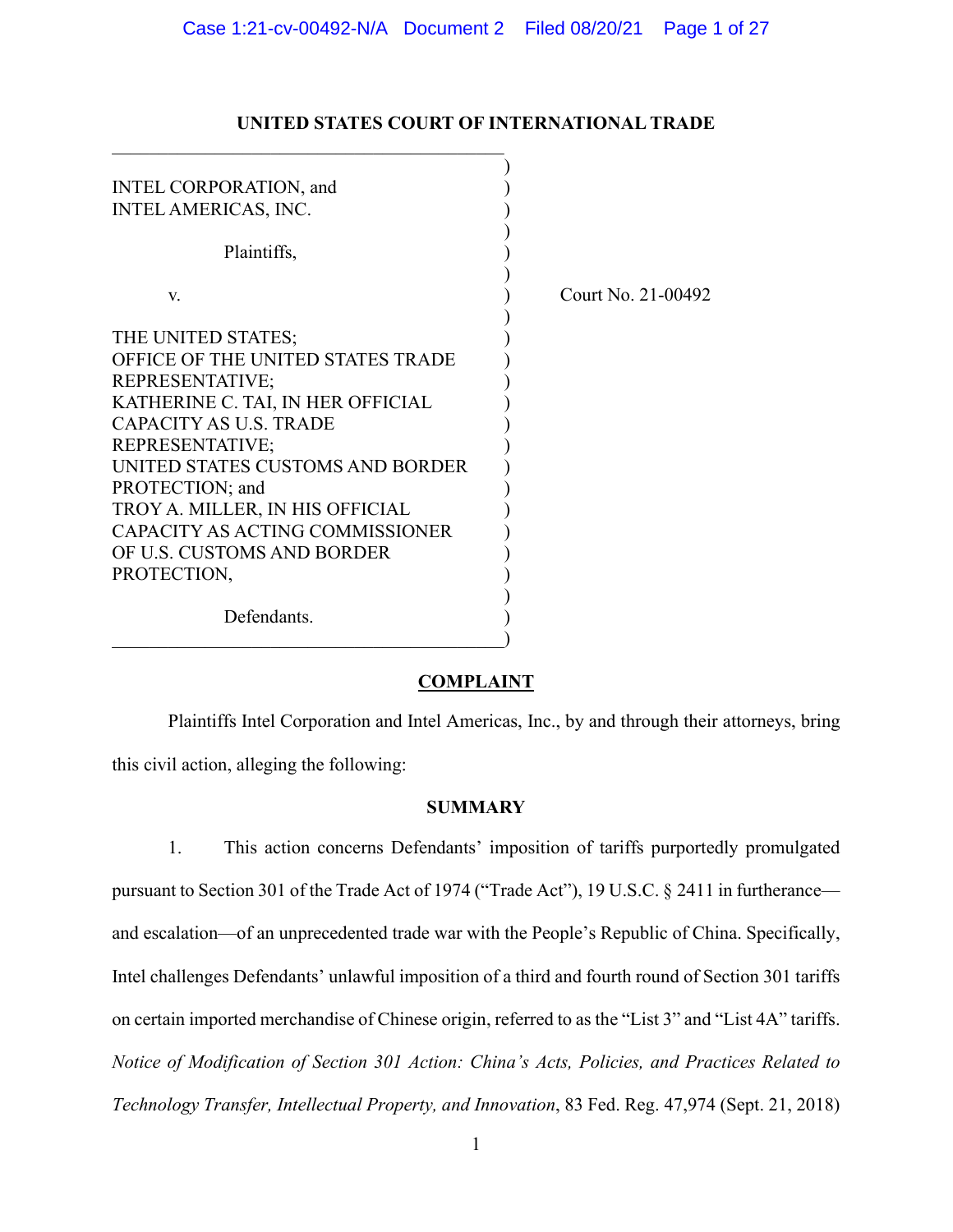## Case 1:21-cv-00492-N/A Document 2 Filed 08/20/21 Page 2 of 27

(publishing List 3); *Notice of Modification of Section 301 Action: China's Acts, Policies, and Practices Related to Technology Transfer, Intellectual Property, and Innovation*, 84 Fed. Reg. 43,304 (Aug. 20, 2019) (publishing List 4A).

2. Article I, Section 8 of the U.S. Constitution entrusts the power " $\{t\}$ o regulate Commerce with foreign Nations" to Congress. The President and subordinate organs of the executive branch—including Defendants—may regulate commerce with foreign nations only pursuant to a valid delegation of power by Congress. The Trade Act is such a limited delegation of Congressional power, pursuant to which the Office of the United States Trade Representative ("USTR") may initiate an investigation to determine whether a foreign nation has engaged in unfair trade practices and, within twelve months, determine what action the United States shall take to respond to those unfair trade practices. The Trade Act does *not* bestow upon Defendants unbounded trade war powers or provision them with an unlimited arsenal for waging that trade war at the time of Defendants' choosing and by whatever means Defendants may choose.

3. On August 18, 2017, USTR initiated an investigation into China's unfair intellectual property policies and practices pursuant to Section 301. Pursuant to Section 304 of the Trade Act, 19 U.S.C. § 2414, USTR had to determine what action to take, if any, within 12 months after initiation of that investigation, i.e., by August 18, 2018, which is precisely what USTR initially did. After determining that China's intellectual trade practices imposed an unfair burden on U.S. trade, and that the appropriate action in response would be a 25 percent *ad valorem* tariff on merchandise imported from China with an aggregate annual trade value of approximately \$50 billion, USTR implemented this 25 percent tariff via "List 1" on June 20, 2018 and "List 2" on August 16, 2018. List 1 (covering approximately \$34 billion in aggregate annual imports) and List 2 (approximately \$16 billion) explicitly addressed the Chinese intellectual property practices that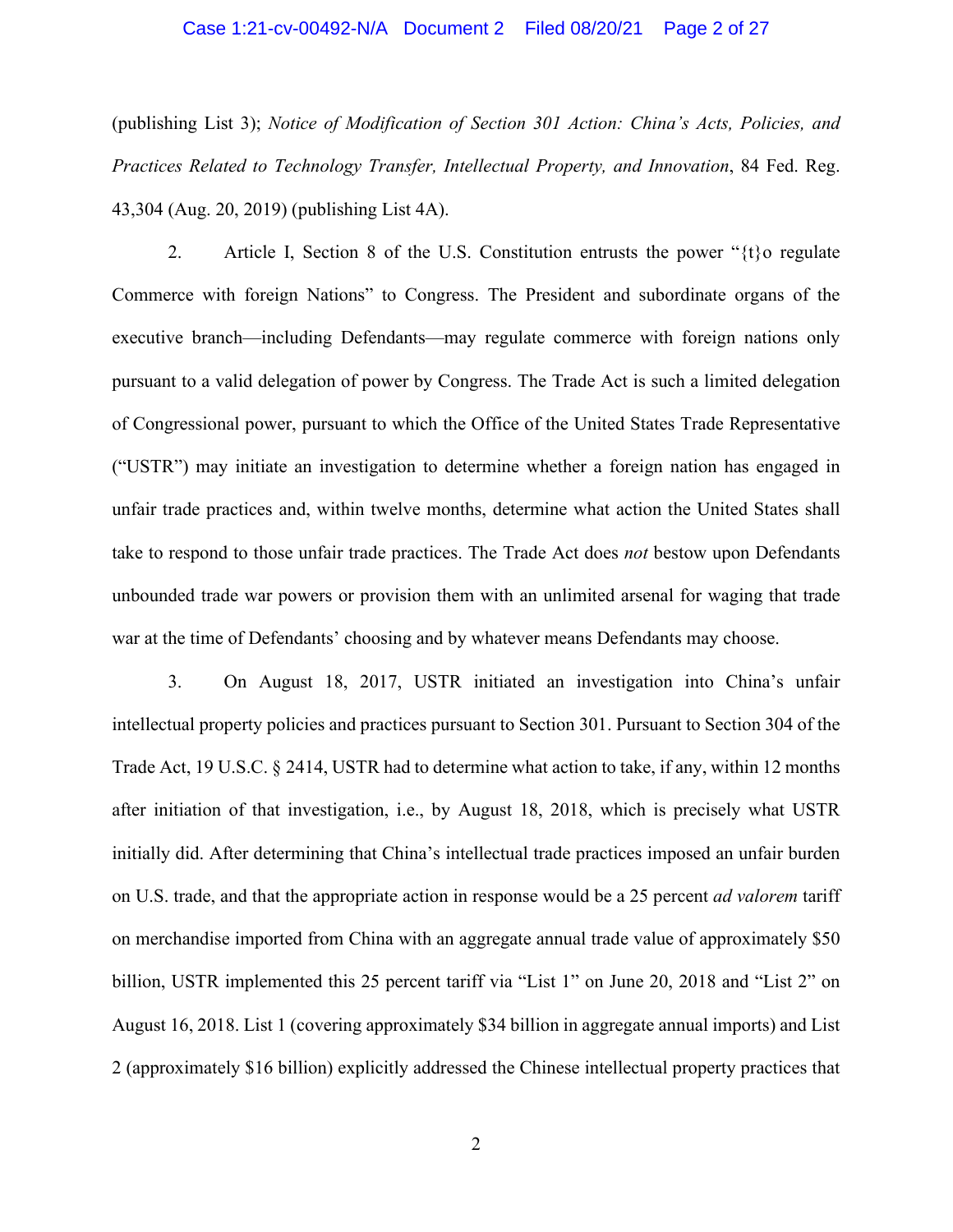#### Case 1:21-cv-00492-N/A Document 2 Filed 08/20/21 Page 3 of 27

were the subject of USTR's Section 301 investigation and conformed to the \$50 billion aggregate import value that USTR determined to be an appropriate response.

4. List 3 and List 4A bear little resemblance to those earlier trade actions. First, USTR did not promulgate either List 3 (September 21, 2018) or List 4A (August 20, 2019) within the twelve-month window provided by Section 304, which expired August 18, 2018. Second, neither List 3 nor List 4A were promulgated in response to the Chinese intellectual property practices that were the subject of USTR's Section 301 investigation. Rather, USTR promulgated List 3 and List 4A in response to China's imposition of certain retaliatory tariffs and other Chinese actions unrelated to intellectual property. Thus, Defendants lacked power under Section 304 to promulgate or implement the List 3 and List 4A tariffs.

5. Nor may USTR fall back on its authority—under Section 307 of the Trade Act, 19 U.S.C. § 2417—to "modify" a prior action under Section 301. Section 307 only permits USTR to modify its prior action when the unfair trade practice *that was the subject of the Section 301 investigation* either increases or decreases, or to terminate or otherwise limit its prior action when USTR determines that the action "is no longer appropriate." Section 307 does *not* permit USTR to impose new tariffs for a reason different from the unfair trade practices it investigated under Section 301.

6. The arbitrary manner in which Defendants implemented the List 3 and List 4A tariff actions also violates the Administrative Procedure Act ("APA"). USTR (1) failed to provide sufficient opportunity for comment, particularly because it required interested parties to submit affirmative and rebuttal comments on the same day; (2) failed to consider relevant factors when making its decision, such as whether there was any "increased burden" imposed on U.S. commerce due to the unfair intellectual property practices that it originally investigated; and (3) failed to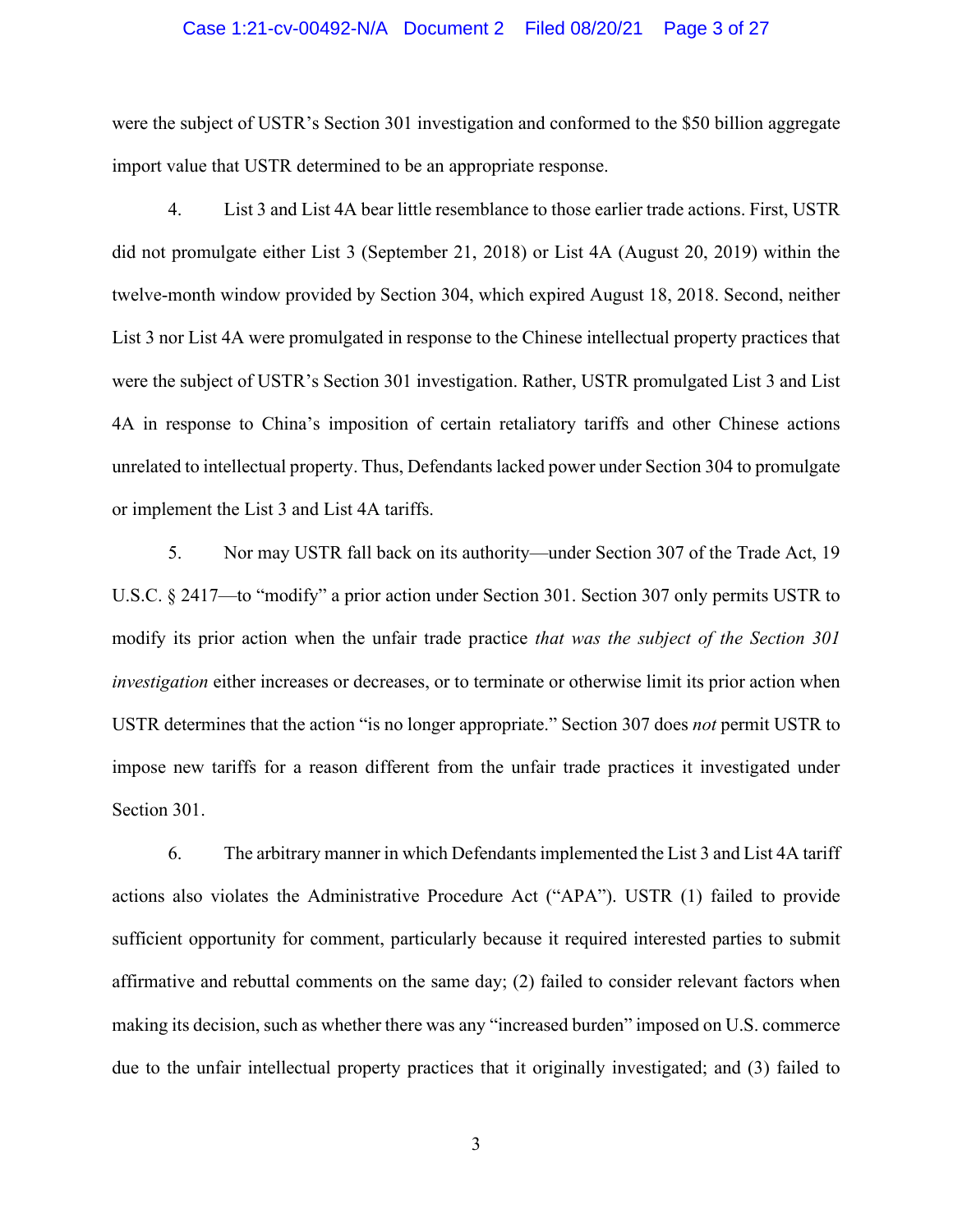### Case 1:21-cv-00492-N/A Document 2 Filed 08/20/21 Page 4 of 27

connect its decisions to the factual record. Indeed, despite receiving over 6,000 comments, including comments from Plaintiffs, USTR provided no analysis regarding how those comments shaped its final promulgation of List 3 or List 4A. USTR's preordained decision-making bears no resemblance to the standards that the APA demands.

7. The Court should set aside Defendants' actions as *ultra vires* and otherwise contrary to law, as well as order Defendants to refund (with interest) any duties paid by Plaintiffs pursuant to List 3 and List 4A.

#### **JURISDICTION**

8. This Court has jurisdiction over this action pursuant to 28 U.S.C. § 1581(i)(1)(B), which provides that "the U.S. Court of International Trade shall have exclusive jurisdiction of any civil action commenced against the United States, its agencies, or its officers, that arises out of any law of the United States providing for . . . tariffs, duties, fees, or other taxes on the importation of merchandise for reasons other than the raising of revenue."

### **PARTIES**

9. Plaintiff Intel Corporation ("Intel") is a publicly traded company (NASDAQ INTC) headquartered in Santa Clara, California. Intel Corporation is a world leader in the design and manufacturing of essential products and technologies that power the cloud and an increasingly smart, connected world. The company has approximately 110,600 employees worldwide, approximately half of which are in offices around the United States. Intel Corporation has made numerous entries of merchandise subject to List 3—including, but not limited to Intel NUC (Next Unit of Computing) small form factor computers, server systems, computer components, server components, bare printed circuit boards, power supplies, static converters, Intel RealSense cameras, cables, glass wafers, quartz sleeves, and copper laminates, which fall under HTSUS subheadings 7020.00.60, 7409.19.50, 8471.50.01, 8471.80.10, 8473.30.11, 8473.30.51,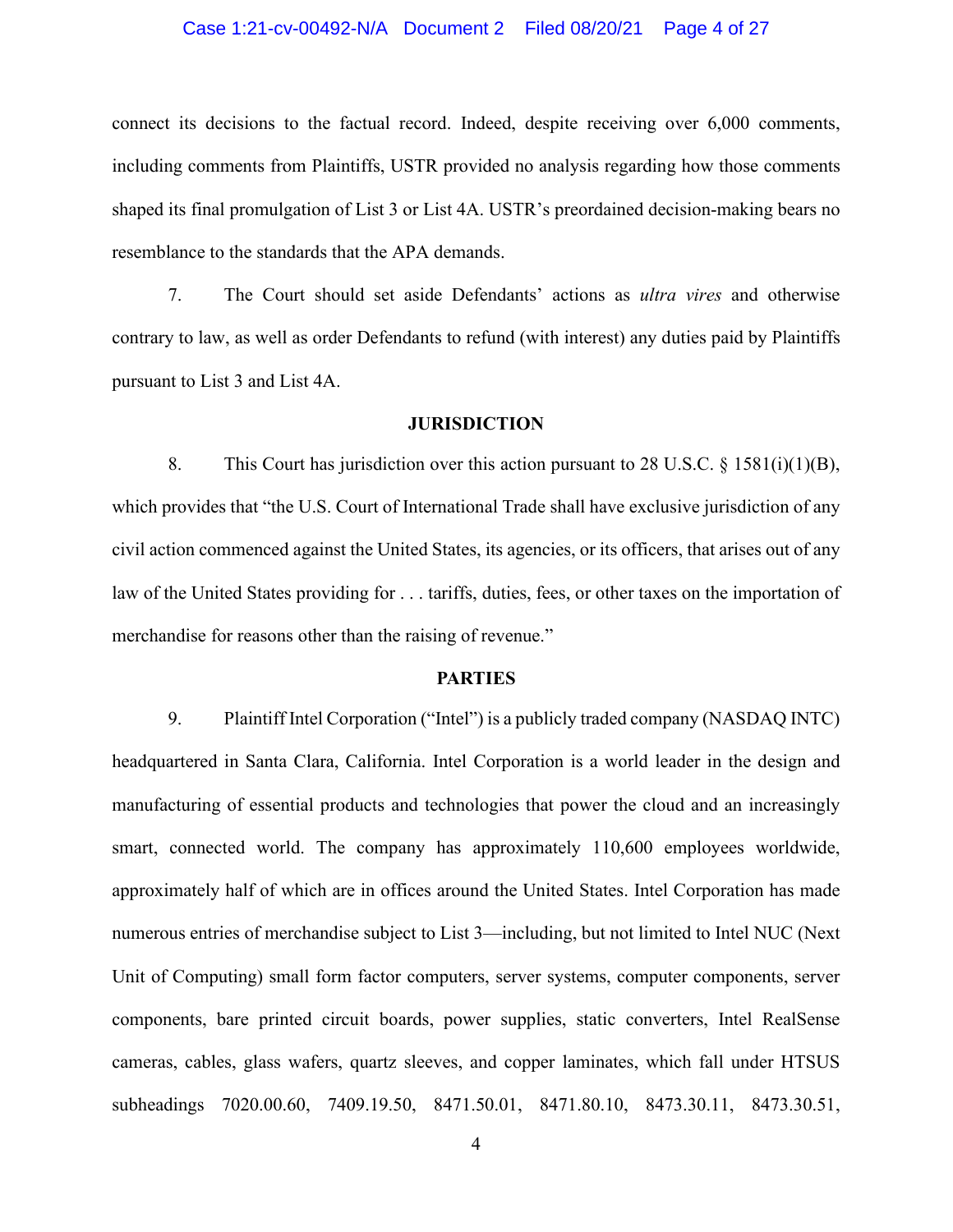#### Case 1:21-cv-00492-N/A Document 2 Filed 08/20/21 Page 5 of 27

8504.40.60, 8504.40.95, 8534.00.00, 8537.10.91, 8544.20.00, 8544.42.20 and 8544.42.90—and as importer of record has paid the additional *ad valorem* duties for these subject products. Intel Corporation has also made numerous entries of merchandise subject to List 4A—including, but not limited to solid state drives, network interface cards, fiberoptic network components, antennas, EMI (electro-magnetic interference) shields, and computer systems, which fall under HTSUS subheadings 8471.49.00, 8517.62.00, 8517.70.00 and 8523.51.00—and as importer of record has paid the additional *ad valorem* duties for these subject products.

10. Plaintiff Intel Americas, Inc. ("Intel Americas"), is a wholly-owned subsidiary of Intel headquartered in Santa Clara, California. Intel Americas purchases products from Intel and certain affiliates and resells them to third parties. The company has approximately 2,700 employees. Intel Americas has made numerous entries of merchandise subject to List 3 including, but not limited to Intel NUC small form factor computers, server systems, computer components, server components, bare printed circuit boards, power supplies, static converters, Intel RealSense cameras, cables, which fall under HTSUS subheadings 8471.50.01, 8471.80.10, 8473.30.11, 8473.30.51, 8504.40.60, 8504.40.95, 8534.00.00, 8537.10.91, 8544.20.00, 8544.42.20 and 8544.42.90—and as importer of record has paid the additional *ad valorem* duties for these subject products. Intel Americas has also made numerous entries of merchandise subject to List 4A—including, but not limited to solid state drives, network interface cards, fiberoptic network components, antennas, and EMI shields, which fall under HTSUS subheadings 8517.62.00, 8517.70.00 and 8523.51.00—and as importer of record has paid the additional *ad valorem* duties for these subject products.

11. Defendant United States is the recipient and beneficiary of the List 3 and List 4A tariffs at issue and is the statutory defendant under 5 U.S.C. § 702 and 28 U.S.C. § 1581(i)(1)(B).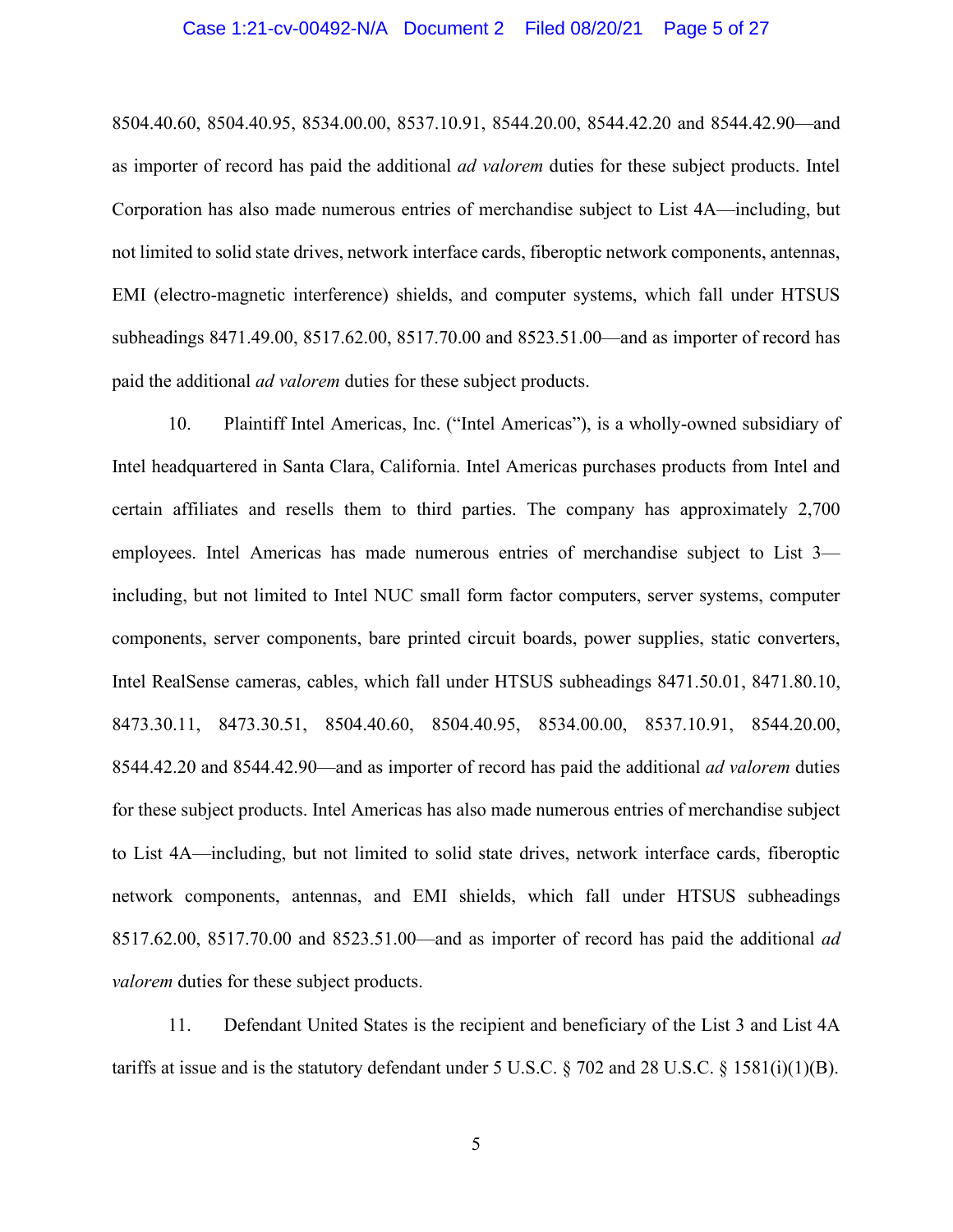### Case 1:21-cv-00492-N/A Document 2 Filed 08/20/21 Page 6 of 27

12. Defendant USTR is an executive agency of the United States charged with investigating a foreign country's trade practices under Section 301 of the Trade Act and implementing "appropriate" responses, subject to the direction of the President. USTR conducted the Section 301 investigation that is the purported legal basis for List 3 and list 4A, promulgated List 3 and List 4A, and made numerous decisions at issue in this case regarding List 3 and List 4A.

13. Defendant Ambassador Katherine Tai currently holds the position of United States Trade Representative and serves as head of the USTR. In these capacities, she makes numerous decisions regarding List 3 and List 4A. She is sued in her official capacity only.

14. Defendant United States Customs and Border Protection ("CBP") is the agency that assesses and enforces the tariffs imposed under List 3 and List 4A. CBP has collected payments made by Plaintiffs for the tariffs imposed under List 3 and List 4A.

15. Defendant Troy A. Miller is the Acting Commissioner of CBP. In this capacity, he oversees CBP's collection of duties paid by Plaintiff under List 3 and List 4A. He is sued in his official capacity only.

#### **STANDING**

16. Plaintiffs have standing to bring this action pursuant to 28 U.S.C. § 2631(i), which states that "{a}ny civil action of which the Court of International Trade has jurisdiction, other than an action specified in subsections  $(a)$ –(h), may be commenced in the court by any person adversely affected or aggrieved by agency action within the meaning of section 702 of title 5," and under the APA, 5 U.S.C. § 702, which states that "{a} person suffering legal wrong because of agency action, or adversely affected or aggrieved by agency action within the meaning of a relevant statute, is entitled to judicial review thereof." Tariffs imposed by Defendants pursuant to List 3 and List 4A adversely affected and aggrieved Intel and Intel Americas because each company was required to pay these unlawful duties.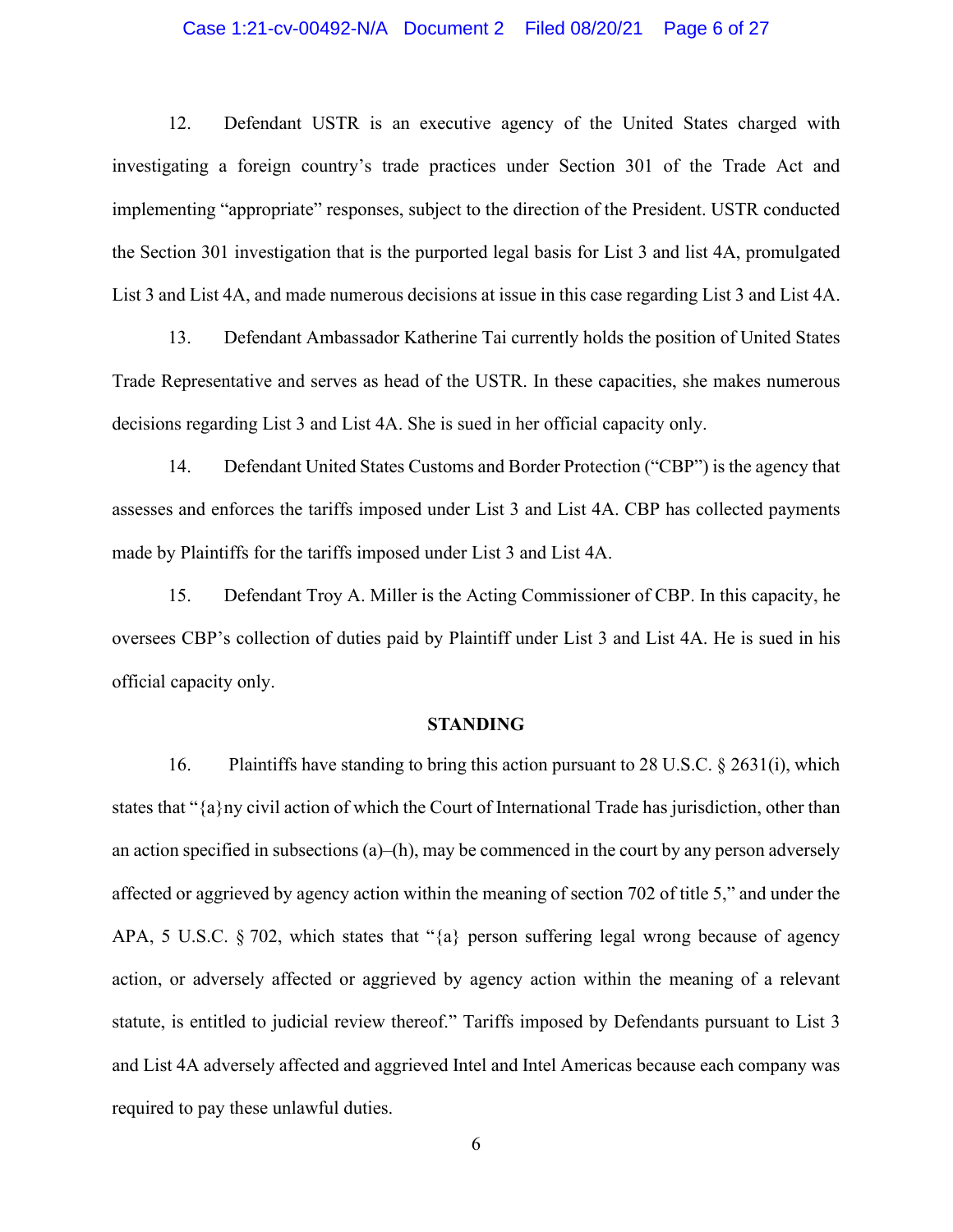# **TIMELINES OF ACTION**

17. A Plaintiff must commence an action under 28 U.S.C. § 1581(i)(1)(B) "within two years after the cause of action first accrues." 28 U.S.C. § 2636(i).

18. Plaintiffs' cause of action accrues on the date of injury, which, with respect to a particular entry of merchandise, is the date on which the entry is liquidated and the duties for that entry are definitively assessed.

19. In addition, to the extent the instant action contests action taken by Defendants that resulted in List 4A, Plaintiffs' claims accrued at the earliest on August 20, 2019, when USTR published notice of List 4 in the *Federal Register*.

20. Plaintiff has therefore timely filed this action with respect to any entry of merchandise on which List 4A duties have been assessed, and any entry of merchandise on which List 3 duties were not definitively assessed before August 20, 2019.

#### **RELEVANT LAW**

21. Section 301 of the Trade Act authorizes USTR to investigate a foreign country's trade practices. 19 U.S.C. § 2411(b). If the investigation reveals an "unreasonable or discriminatory" practice, USTR may take "appropriate" action, such as imposing tariffs on imports from the country that administered the unfair practice. *Id*.  $\S$  2411(b), (c)(1)(B).

22. Section 304 of the Trade Act requires USTR to determine whether to take action based on the conclusions of its investigation, and if so, what action to take, within 12 months after the initiation of the underlying investigation. *Id*.  $\S$  2414(a)(1)(B), (2)(B).

23. Section 307 of the Trade Act (in pertinent part) allows USTR to "modify or terminate" an action taken pursuant to Section 301 of the Trade Act either when the "burden or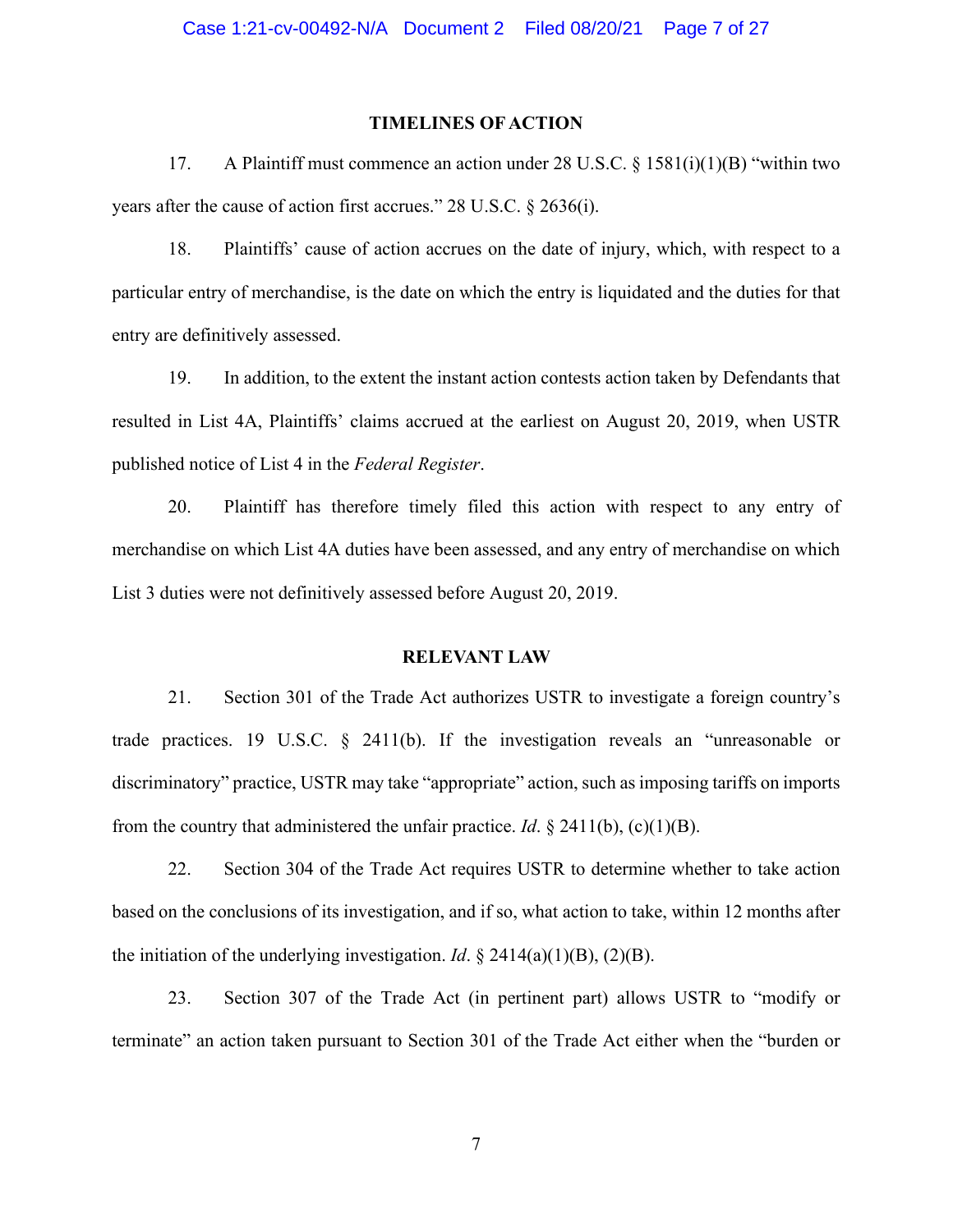restriction on United States commerce" imposed by the investigated foreign country's practice has "increased or decreased" or when the action "is no longer appropriate." *Id*. § 2417(a)(1)(B), (C).

### **PROCEDURAL HISTORY**

### **I. USTR'S INVESTIGATION**

24. On August 14, 2017, President Donald J. Trump directed USTR to consider initiating a targeted investigation pursuant to Section 301(b) of the Trade Act concerning China's laws, policies, practices, and actions related to intellectual property, innovation, and technology. *Addressing China's Laws, Policies, Practices, and Actions Related to Intellectual Property, Innovation, and Technology*, 82 Fed. Reg. 39,007 (Aug. 17, 2017). According to the President, certain Chinese "laws, policies, practices, and actions" on intellectual property, innovation, and technology "may inhibit United States exports, deprive United States citizens of fair remuneration for their innovations, divert American jobs to workers in China, contribute to our trade deficit with China, and otherwise undermine American manufacturing, services, and innovation." *Id*.

25. Four days later, on August 18, 2017, USTR formally initiated an investigation into "whether acts, policies, and practices of the Government of China related to technology transfer, intellectual property, and innovation are actionable under [Section 301(b) of] the Trade Act." *Initiation of Section 301 Investigation; Hearing; and Request for Public Comments: China's Acts, Policies, and Practices Related to Technology Transfer, Intellectual Property, and Innovation*, 82 Fed. Reg. 40,213 (Aug. 24, 2017).

26. Seven months later, on March 22, 2018, USTR released a report announcing the results of its investigation. OFFICE OF THE UNITED STATES TRADE REPRESENTATIVE, *Findings of the Investigation Into China's Acts, Policies, And Practices Related to Technology Transfer, Intellectual Property, and Innovation Under Section 301 of The Trade Act of 1974* (Mar. 22, 2018), *available at* https://ustr.gov/sites/default/files/Section%20301%20FINAL.PDF. USTR found that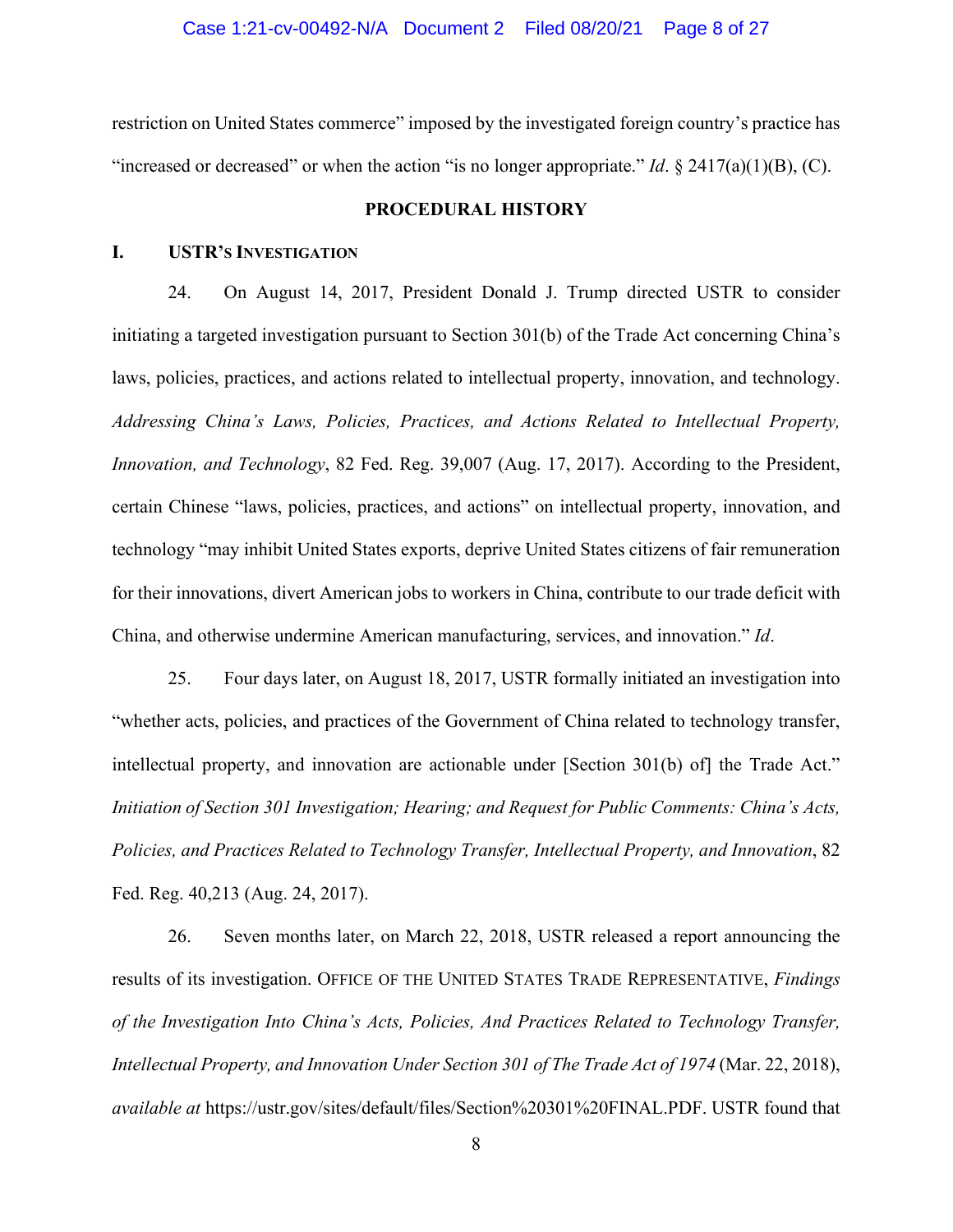#### Case 1:21-cv-00492-N/A Document 2 Filed 08/20/21 Page 9 of 27

certain "acts, policies, and practices of the Chinese government related to technology transfer, intellectual property, and innovation are unreasonable or discriminatory and burden or restrict U.S. commerce." *Id*. at 17. USTR based its findings on (1) China's use of foreign ownership restrictions, foreign investment restrictions, and administrative licensing and approval processes to pressure technology transfers from U.S. to Chinese companies, *id*. at 45; (2) China's use of licensing processes to transfer technologies from U.S. to Chinese companies on terms that favor Chinese recipients, *id*. at 48; (3) China's facilitation of systematic investment in, and acquisition of, U.S. companies and assets by Chinese entities to obtain technologies and intellectual property for purposes of large-scale technology transfer, *id*. at 147; and (4) China's cyber intrusions into U.S. computer networks to gain access to valuable business information, *id*. at 171. In its report, USTR did not quantify the burden or restriction imposed on U.S. commerce by the investigated practices.

27. On the same date, USTR published a "Fact Sheet" stating that "[a]n interagency team of subject matter experts and economists estimate that China's policies result in harm to the U.S. economy of at least \$50 billion per year." OFFICE OF THE UNITED STATES TRADE REPRESENTATIVE, *Section 301 Fact Sheet* (Mar. 22, 2018), *available at* https://ustr.gov/about-us/ policy-offices/press-office/fact-sheets/2018/march/Section-301-fact-sheet. USTR indicated that at President Trump's direction, it would "propose additional tariffs" of 25 percent *ad valorem* "on certain products of China, with an annual trade value commensurate with the harm caused to the U.S. economy resulting from China's unfair policies." *Id*.; *see Actions by the United States Related to the Section 301 Investigation of China's Laws, Policies, Practices, or Actions Related to Technology Transfer, Intellectual Property, and Innovation*, 83 Fed. Reg. 13,099 (Mar. 27, 2018) (President Trump's directive).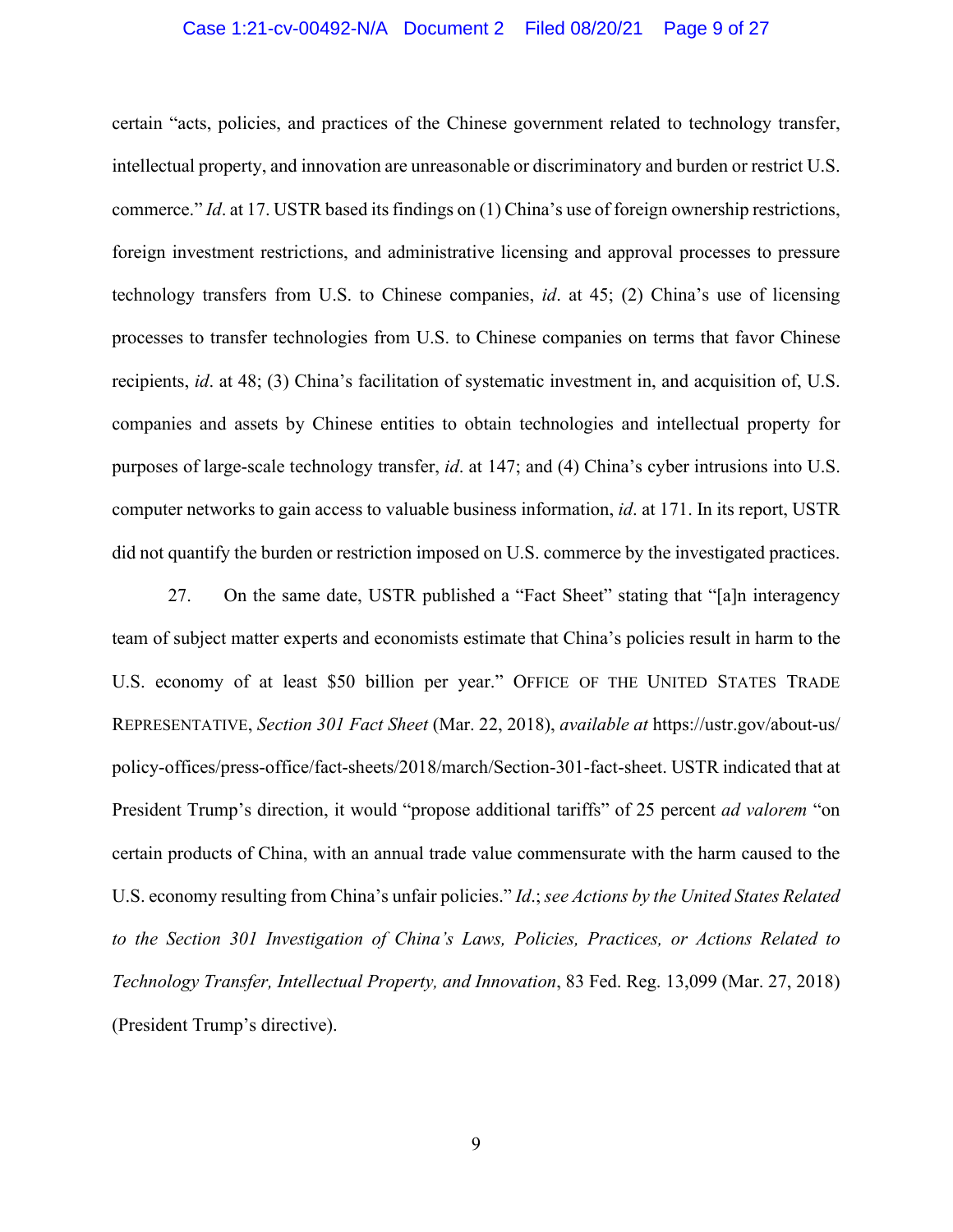# **II. LIST 1 AND LIST 2**

28. Accordingly, and as set forth in greater detail below, between April and August 2018—i.e., within the 12-month statutory deadline from the initiation of the investigation— Defendants undertook a series of actions to remedy the estimated harm to the U.S. economy caused by the investigated unfair practices. These actions, which resulted in the "List 1" and "List 2" tariffs, ultimately imposed the precise remedy announced by USTR in its March 2018 "Fact Sheet": 25 percent *ad valorem* duties on imports from China with an aggregate annual value of \$50 billion.

29. On April 6, 2018, USTR published notice of its intent to impose "an additional duty of 25 percent on a list of products of Chinese origin." *Notice of Determination and Request for Public Comment Concerning Proposed Determination of Action Pursuant to Section 301: China's Acts, Policies, and Practices Related to Technology Transfer, Intellectual Property, and Innovation*, 83 Fed. Reg. 14,906, 14,907 (Apr. 6, 2018). The products on the proposed list covered 1,333 tariff subheadings with a total value of "approximately \$50 billion in terms of estimated annual trade value for calendar year 2018." *Id*. at 14,907. USTR explained that it chose the \$50 billion amount because it was "commensurate with an economic analysis of the harm caused by China's unreasonable technology transfer policies to the U.S. economy, as covered by USTR's Section 301 investigation." OFFICE OF THE UNITED STATES TRADE REPRESENTATIVE, *Under Section 301 Action, USTR Releases Proposed Tariff List on Chinese Products* (Apr. 3, 2018), *available at* https://ustr.gov/about-us/policy-offices/press-office/press-releases/2018/april/undersection-301-action-ustr.

30. On June 20, 2018, following public comment on its prior proposal, USTR published notice of its final list of products subject to an additional duty of 25 percent *ad valorem*, commonly known as "List 1." *Notice of Action and Request for Public Comment Concerning Proposed*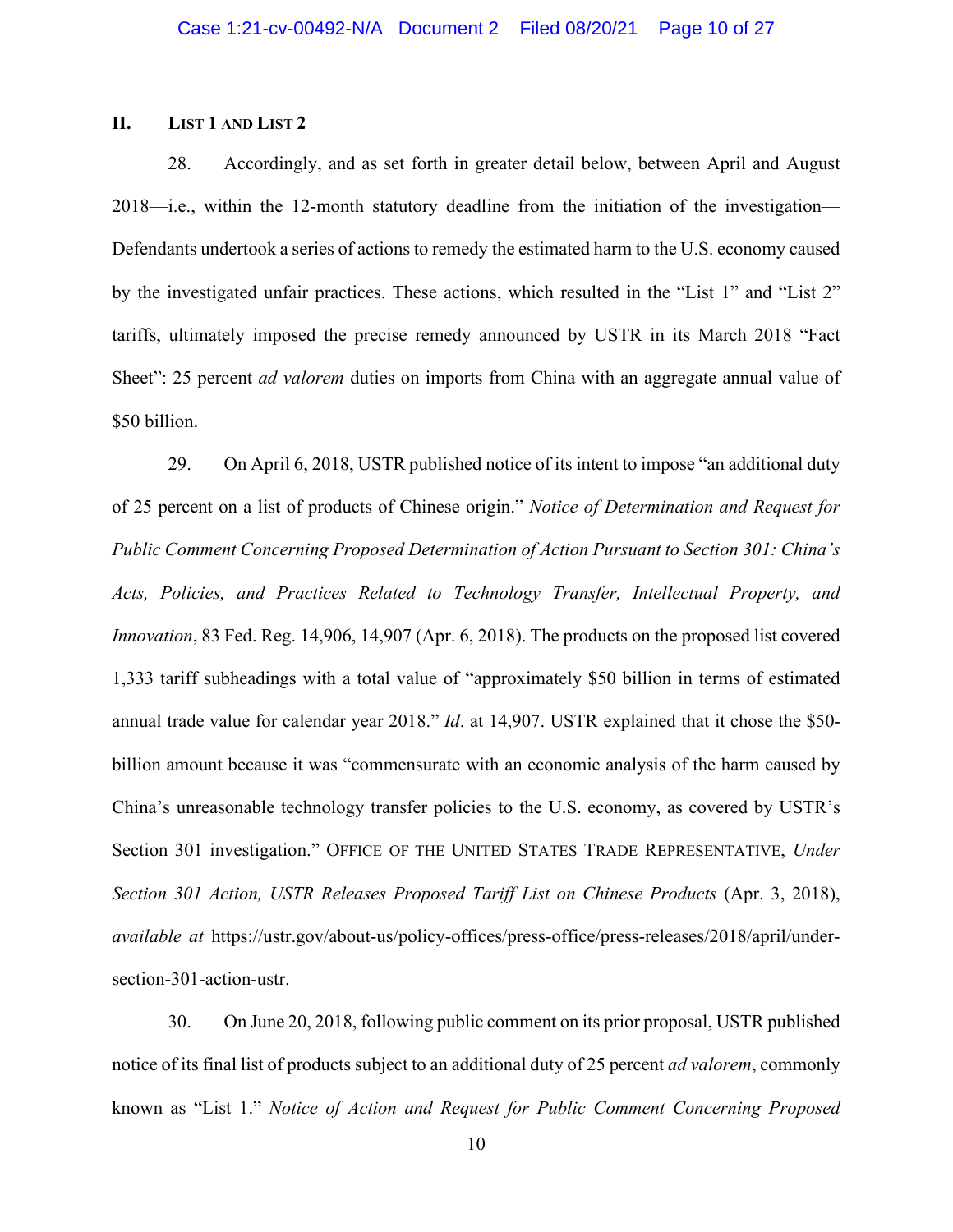#### Case 1:21-cv-00492-N/A Document 2 Filed 08/20/21 Page 11 of 27

*Determination of Action Pursuant to Section 301: China's Acts, Policies, and Practices Related to Technology Transfer, Intellectual Property, and Innovation*, 83 Fed. Reg. 28,710 (June 20, 2018). USTR explained that it had "narrow[ed] the proposed list in the April 6, 2018 notice to 818 tariff subheadings, with an approximate annual trade value of \$34 billion." *Id*. at 28,711.

31. At the same time that it finalized List 1, USTR announced that it intended to impose a 25 percent *ad valorem* duty on a second proposed list of Chinese products in order to "maintain the effectiveness of [the] \$50 billion trade action" grounded in its Section 301 investigation. *Id*. at 28,712. USTR therefore announced a proposed "List 2" covering 284 tariff subheadings with "an approximate annual trade value of \$16 billion." *Id*. at 28,711-12.

32. On August 16, 2018, following public comment on its List 2 proposal, USTR published notice of the final list of products subject to an additional duty of 25 percent *ad valorem* in List 2, comprising "279 tariff subheadings" whose "annual trade value . . . remains approximately \$16 billion." *Notice of Action Pursuant to Section 301: China's Acts, Policies, and Practices Related to Technology Transfer, Intellectual Property, and Innovation*, 83 Fed. Reg. 40,823, 40,823-24 (Aug. 16, 2018).

33. In addition to being promulgated within the twelve-month window permitted by Section 304, List 1 and List 2 were an explicit response to China's "acts, policies, and practices related to technology transfer, intellectual property, and innovation," which USTR had found to be "unreasonable or discriminatory and burden or restrict U.S. commerce." 83 Fed. Reg. at 28,711 (List 1); *Id.* at 40,823 (List 2). They were also commensurate with USTR's assessment of the magnitude of the burden imposed on U.S. commerce by the investigated practices. *Id.* at 28,711; *Id.* at 40,823.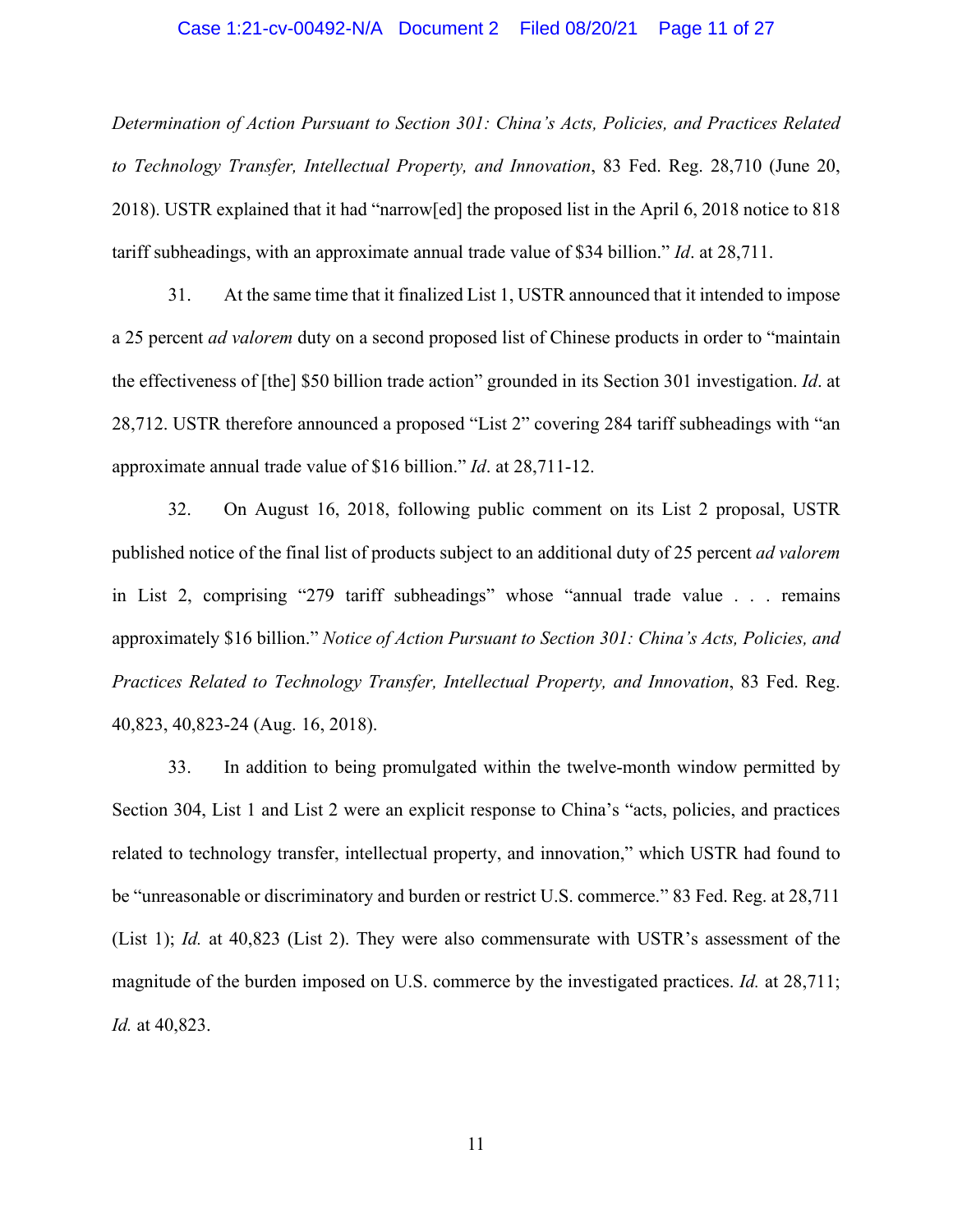### **III. LIST 3 AND LIST 4**

34. Unfortunately, List 1 and List 2 would prove to be an early volley in what would become an increasingly bitter trade war between the United States and China. But while the Trade Act may have authorized this initial action, Defendants erred when they attempted to use the Trade Act to wage the entire war. In the year following USTR's issuance of List 1 and List 2, Defendants substantially and unlawfully expanded the scope of the tariffs imposed under Section 301 of the Trade Act to cover imports worth more than \$500 billion—ten times the amount it had deemed "commensurate" with the findings of USTR's original investigation—in response to Chinese policies and practices that were not the subject of the USTR's investigation.

### **A. List 3**

35. Shortly after President Trump directed USTR in April 2018 to consider imposing duties on \$50 billion in Chinese products, China threatened to impose retaliatory duties on the same value of imports from the United States. In response, President Trump "instructed the USTR to consider whether \$100 billion of additional tariffs would be appropriate under Section 301" due to "China's unfair retaliation." THE WHITE HOUSE, *Statement from Donald J. Trump on Additional Proposed Section 301 Remedies* (Apr. 5, 2018), *available at* https://www.whitehouse.gov/ briefings-statements/statement-president-donald-j-trump-additional-proposed-section-301 remedies/.

36. When USTR finalized List 1 in June 2018, President Trump warned China that he would consider imposing additional tariffs on Chinese goods if China retaliated against the United States. *See e.g.*, Vicki Needham & Max Greenwood, *Trump Announces Tariffs on \$50 Billion in Chinese Goods*, THE HILL (June 15, 2018), *available at* http://thehill.com/homenews/ administration/392421-trump-announces-tariffs-on-50-billion-in-chinese-goods ("The president said the United States will pursue additional tariffs if China retaliates 'such as imposing new tariffs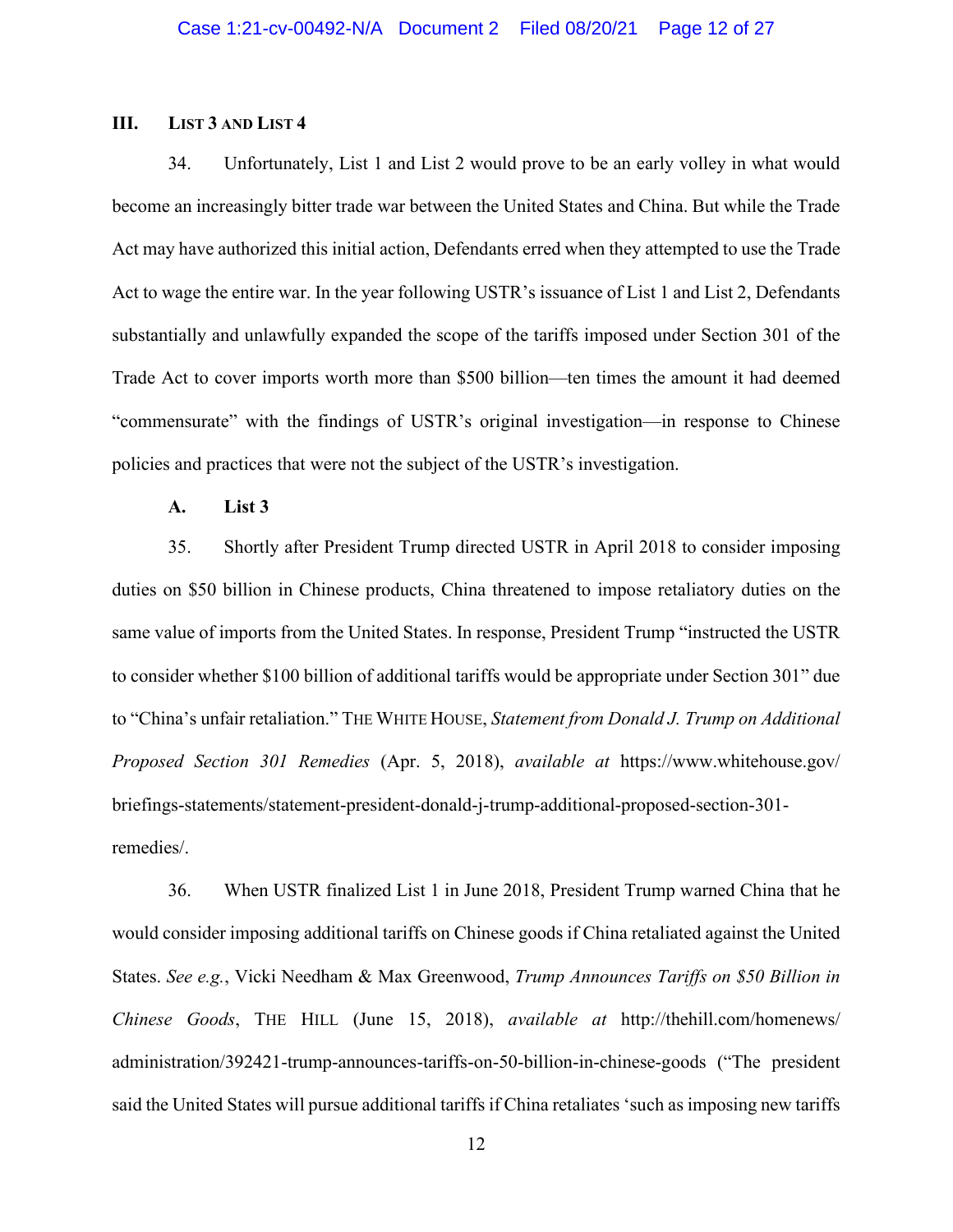#### Case 1:21-cv-00492-N/A Document 2 Filed 08/20/21 Page 13 of 27

on United States goods, services or agricultural products; raising non-tariff barriers; or taking punitive actions against American exporters or American companies operating in China.'").

37. Following through on his warning, on June 18, 2018, President Trump formally directed USTR to consider whether the United States should impose additional duties on products from China with an estimated trade value of \$200 billion—despite USTR having not yet implemented List 1 and List 2. President Trump acknowledged that China's threatened retaliatory "tariffs on \$50 billion worth of United States exports" motivated his decision. THE WHITE HOUSE, *Statement from the President Regarding Trade with China* (June 18, 2018), *available at* https://www.whitehouse.gov/briefings-statements/statement-president-regarding-trade-china-2/ ("This latest action by China clearly indicates its determination to keep the United States at a permanent and unfair disadvantage, which is reflected in our massive \$376 billion trade imbalance in goods. This is unacceptable.").

38. Acknowledging the purpose of the President's directive, USTR stated that it would design the newly proposed duties to address China's threatened retaliatory measures, rather than any of the harms identified in its Section 301 investigation. OFFICE OF THE UNITED STATES TRADE REPRESENTATIVE, *USTR Robert Lighthizer Statement on the President's Additional China Trade Action* (June 18, 2018), *available at* https://ustr.gov/about-us/policy-offices/press-office/ press-releases/2018/june/ustr-robert-lighthizer-statement-0 (explaining that, although Lists 1 and 2 "were proportionate and responsive to forced technology transfer and intellectual property theft by the Chinese" identified in the Section 301 investigation, the proposed duties for a third list of products were necessary to respond to the retaliatory and "unjustified tariffs" that China may impose to target "U.S. workers, farmers, ranchers, and businesses").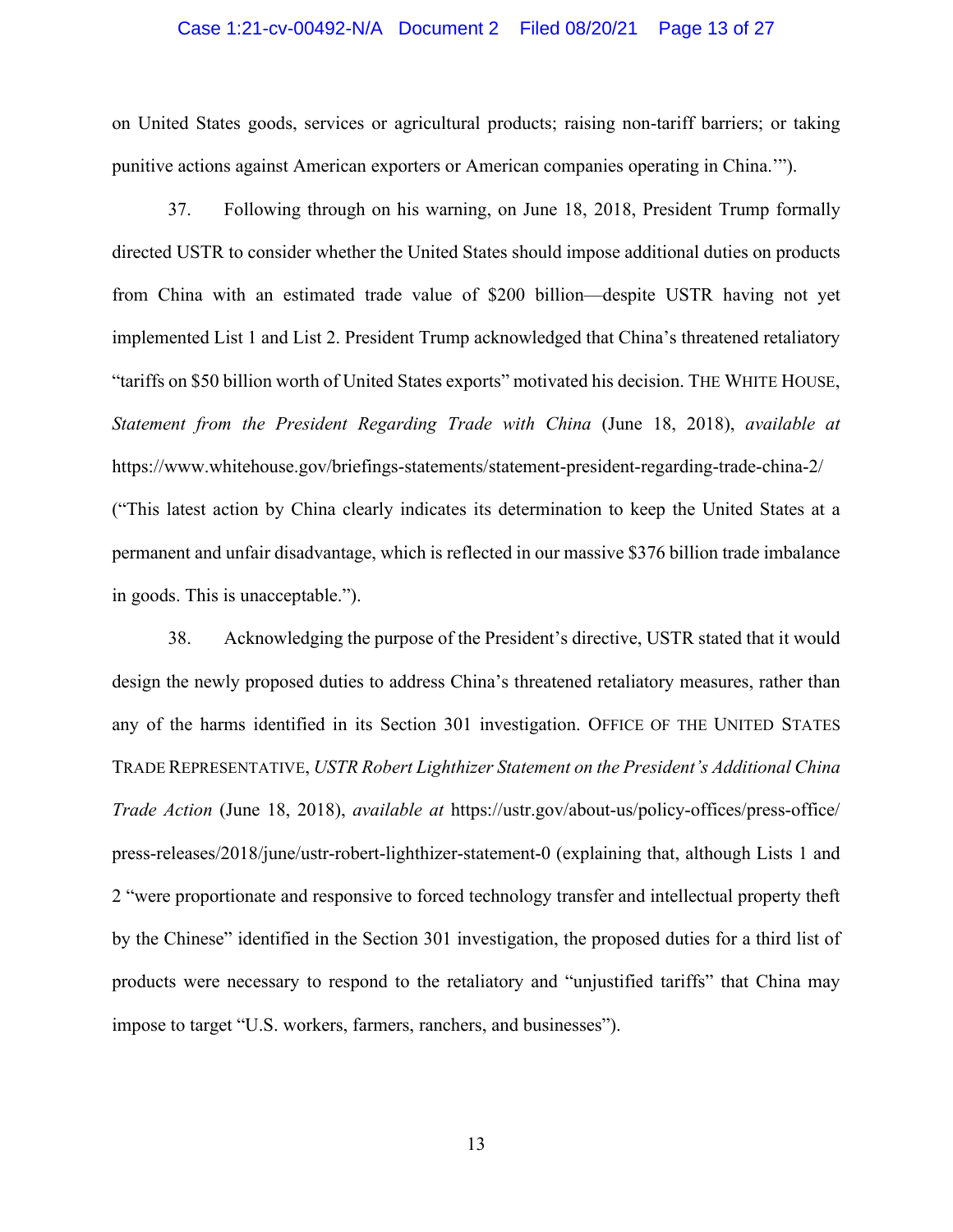### Case 1:21-cv-00492-N/A Document 2 Filed 08/20/21 Page 14 of 27

39. Following through on its own earlier threat, China retaliated by imposing 25 percent *ad valorem* tariffs on \$50 billion in U.S. goods implemented in two stages of \$34 billion and \$16 billion on the same dates the United States began collecting its own 25 percent tariffs under List 1 (July 6, 2018) and List 2 (August 23, 2018).

40. About a week after China imposed its first round of retaliatory duties, USTR published notice of its proposal to "modify the action in this investigation by maintaining the original \$34 billion action and the proposed \$16 billion action, and by taking a further, supplemental action" in the form of "an additional 10 percent *ad valorem* duty on [a list of] products [from] China with an annual trade value of approximately \$200 billion." *Request for Comments Concerning Proposed Modification of Action Pursuant to Section 301: China's Acts, Policies, and Practices Related to Technology Transfer, Intellectual Property, and Innovation*, 83 Fed. Reg. 33,608, 33,608 (July 17, 2018). USTR invoked Section  $307(a)(1)(C)$  of the Trade Act, pursuant to which USTR "may modify or terminate any action, subject to the specific direction, if any, of the President with respect to such action, . . . if . . . such action is being taken under [Section 301(b)] of this title and is no longer appropriate." *Id*. at 33,609 (citing 19 U.S.C. § 2417(a)(1)(c)). USTR initially set a deadline of August 17, 2018 for initial comments; August 20-23, 2018 for a public hearing; and August 30, 2018 for rebuttal comments. *Id*. at 33,608.

41. In its notice, USTR confirmed that it had relied on China's decision to impose "retaliatory duties" as the primary basis for its proposed action. *Id*. at 33,609 (asserting as justification "China's response to the \$50 billion action announced in the investigation and its refusal to change its acts, policies, and practices"). USTR explicitly tied the \$200 billion in its proposed action to the level of retaliatory duties imposed by China on U.S. imports, noting that "action at this level is appropriate in light of the level of China's announced retaliatory action (\$50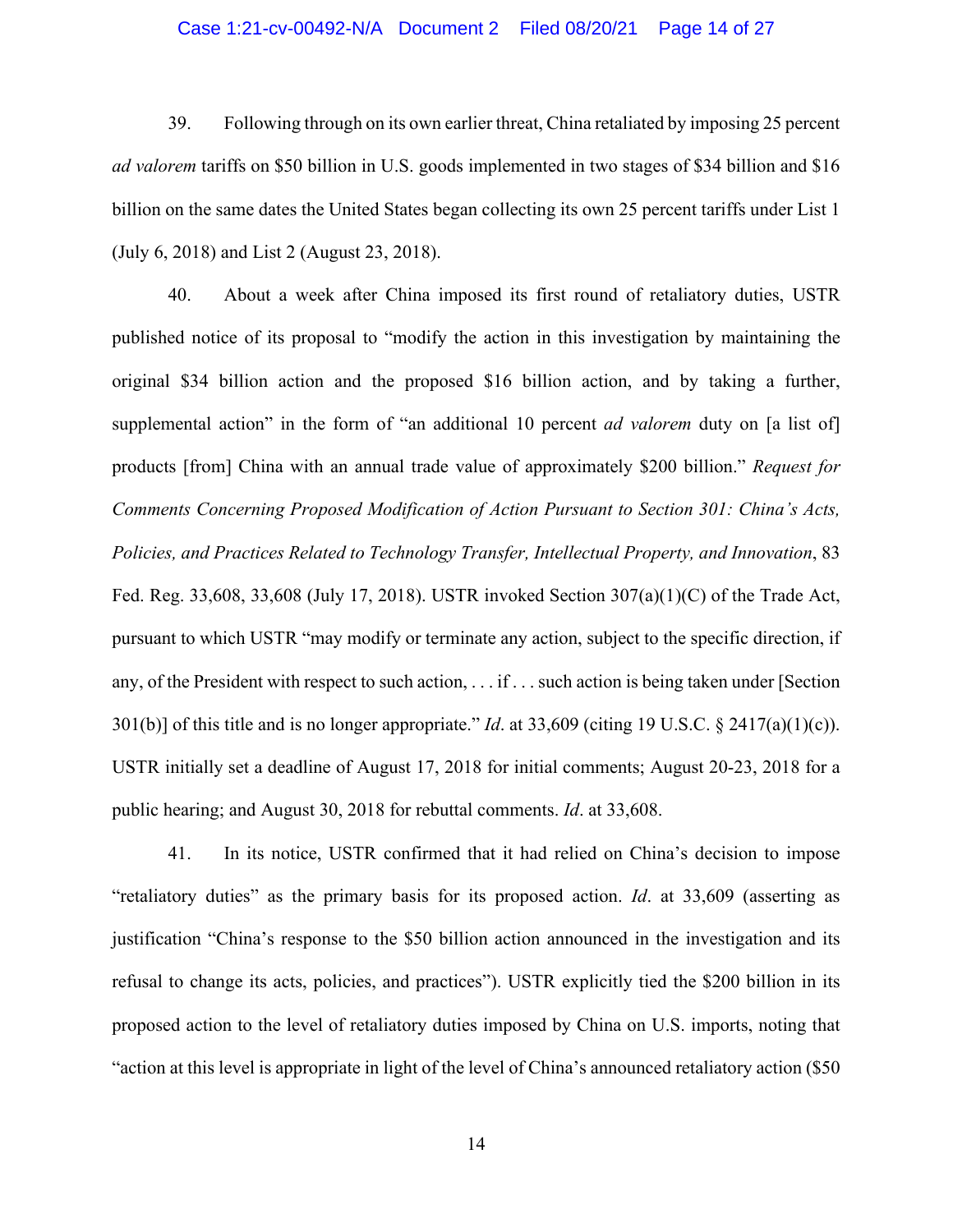### Case 1:21-cv-00492-N/A Document 2 Filed 08/20/21 Page 15 of 27

billion) and the level of Chinese goods imported into the United States (\$505 billion in 2017)." *Id.*; *see also id.* (Because "China's retaliatory action covers a substantial percentage of U.S. goods exported to China (\$130 billion in 2017)," "the level of the U.S. supplemental action must cover a substantial percentage of Chinese imports."). Although it pointed to China's retaliatory measures, USTR did not identify any increased burdens or restrictions on U.S. commerce resulting from the unfair practices that USTR had investigated. *See id*.

42. USTR's contemporaneous press statements corroborated that China's retaliatory duties motivated its proposed action. Ambassador Lighthizer stated that the proposed action came "[a]s a result of China's retaliation and failure to change its practice." OFFICE OF THE UNITED STATES TRADE REPRESENTATIVE, Statement by U.S. Trade Representative Robert Lighthizer on Section 301 Action (July 10, 2018), *available at* https://ustr.gov/about-us/policy-offices/pressoffice/press-releases/2018/july/statement-us-trade-representative.

43. Ambassador Lighthizer subsequently announced that, in light of China's retaliatory duties, USTR would propose to increase the additional duty from 10 percent to 25 percent ad valorem. Rather than addressing the practices that USTR investigated pursuant to Section 301 of the Trade Act, he stated that China "[r]egrettably . . . has illegally retaliated against U.S. workers, farmers, ranchers and businesses." OFFICE OF THE UNITED STATES TRADE REPRESENTATIVE, *Statement by U.S. Trade Representative Robert Lighthizer on Section 301 Action (Aug. 1, 2018), available at* https://ustr.gov/about-us/policy-offices/press-office/press-releases/2018/august/ statement-us-trade-representative.

44. Shortly thereafter, USTR, at the direction of President Trump, formally proposed "raising the level of the additional duty in the proposed supplemental action from 10 percent to 25 percent." *Extension of Public Comment Period Concerning Proposed Modification of Action*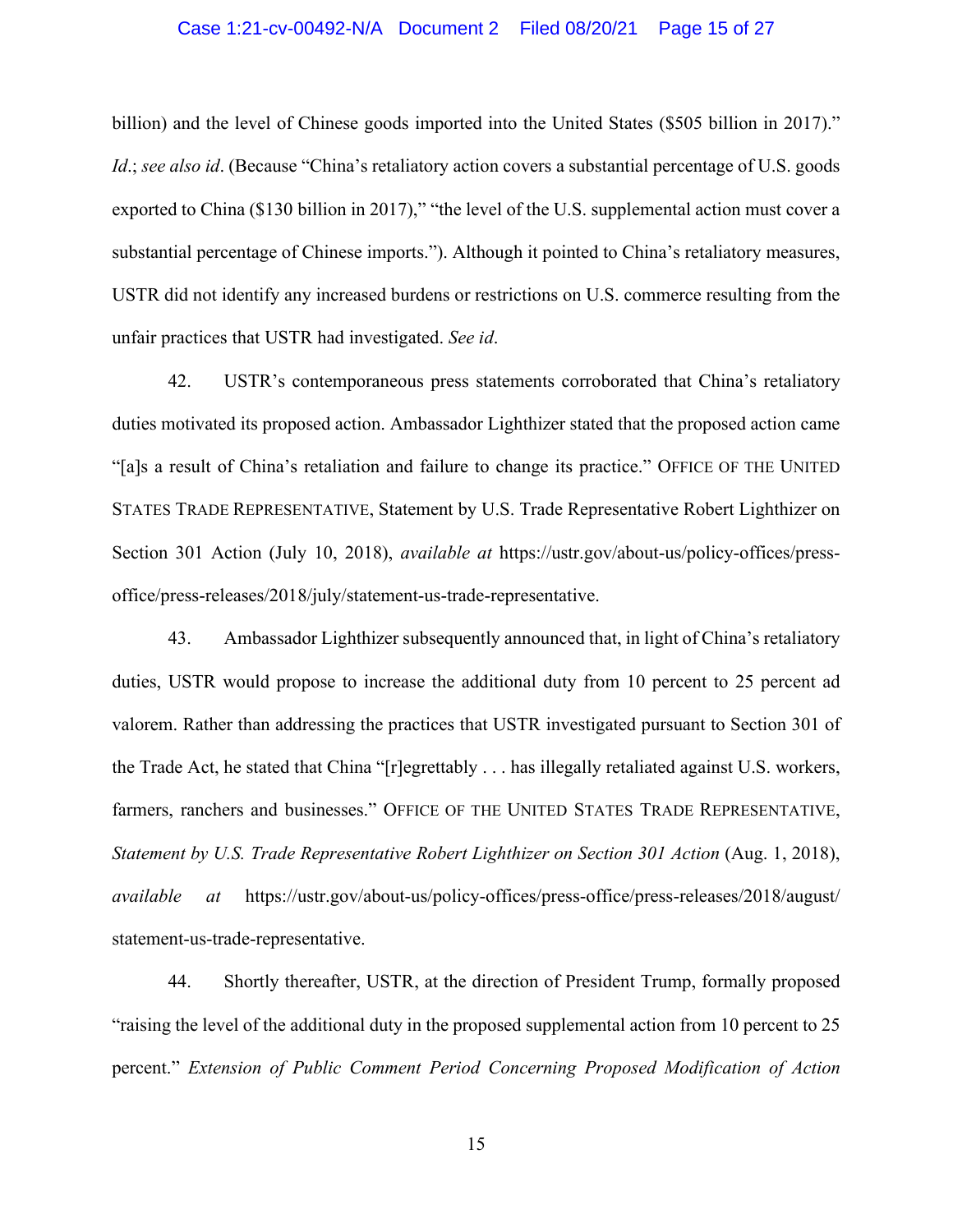### Case 1:21-cv-00492-N/A Document 2 Filed 08/20/21 Page 16 of 27

*Pursuant to Section 301: China's Acts, Policies, and Practices Related to Technology Transfer, Intellectual Property, and Innovation*, 83 Fed. Reg. 38,760, 38,760 (Aug. 7, 2018). USTR also set new dates for a public hearing over six days ending on August 27, 2018. *See id*.; *see also* OFFICE OF THE UNITED STATES TRADE REPRESENTATIVE, *Public Hearings on Proposed Section 301 Tariff List* (Aug. 17, 2018) (modifying hearing schedule), *available at* https://ustr.gov/about-us/ policy-offices/press-office/press-releases/2018/august/public-hearings-proposed-section-301.

45. At the same time, USTR adjusted the deadlines for the submission of written comments, setting September 6, 2018—less than a month later—as the new deadline for both initial and rebuttal comments from the public. 83 Fed. Reg. at 38,761. That adjustment, deviating from its past practices, prevented both USTR and the public from considering initial comments at the hearing and left insufficient time for interested parties to review and respond to the initial comments filed by other parties. USTR also limited each hearing participant to five minutes. Docket No. USTR-2018-0026, https://regulations.gov/document/USTR-2018-0026-0001. Despite those obstacles, approximately 350 witnesses appeared at the six-day hearing, and the public submitted over 6,000 comments. *Id*. Intel timely submitted comments during this process. *Intel Comments on USTR Tariff List 3* (Sept. 6, 2018), https://www.regulations.gov/document/USTR-2018-0026-3922.

46. Just eleven days after receiving final comments from the public, President Trump announced that he had directed USTR "to proceed with placing additional tariffs on roughly \$200 billion of imports from China." THE WHITE HOUSE, *Statement from the President* (Sep. 17, 2018) https://www.whitehouse.gov/briefings-statements/statement-from-the-president-4/. Once again, the President made clear that China's response to the \$50 billion tariff action (*i.e.*, List 1 and List 2 duties) motived his decision, and he immediately promised to proceed with "phase three" of the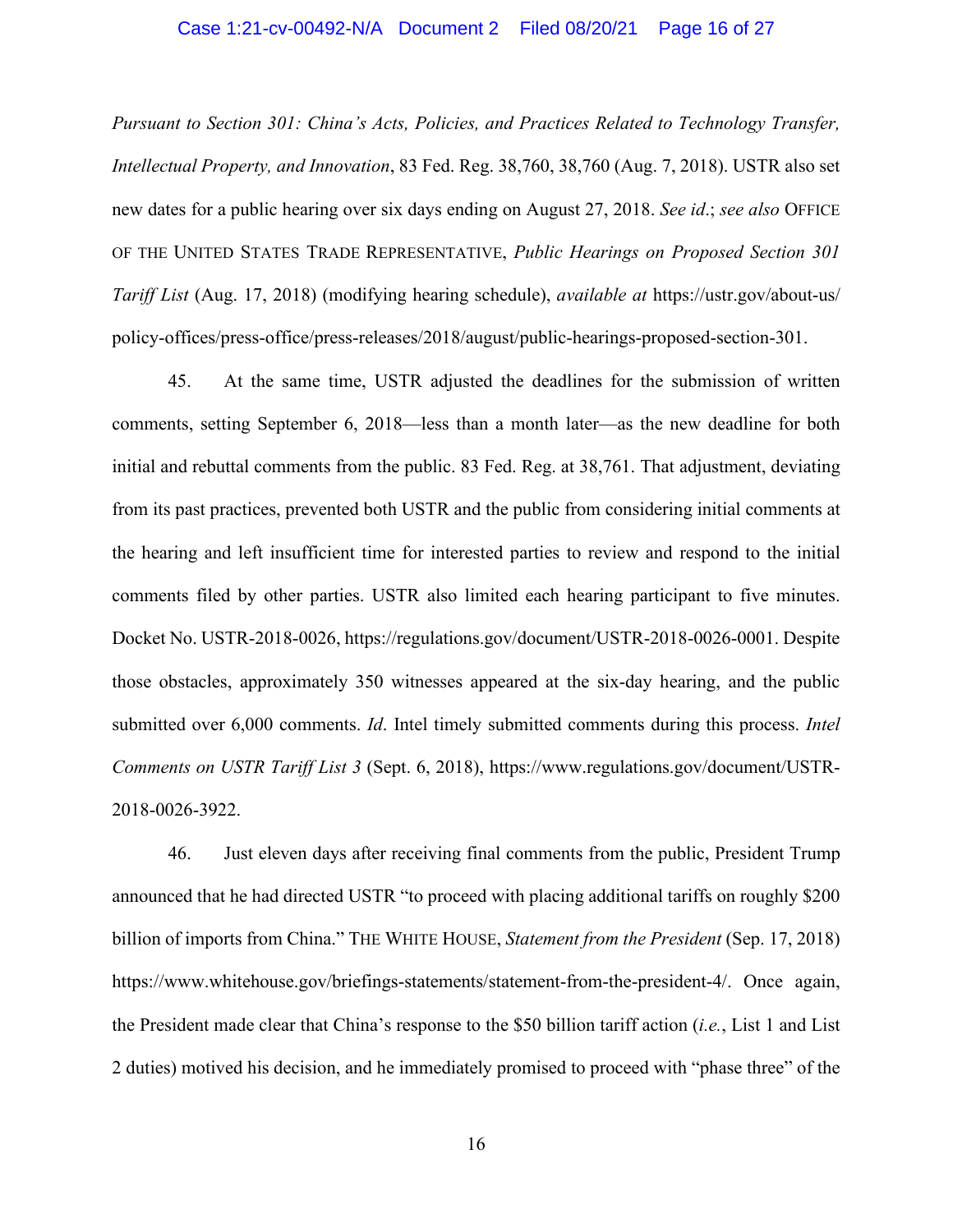#### Case 1:21-cv-00492-N/A Document 2 Filed 08/20/21 Page 17 of 27

plan—an additional \$267 billion tariff action—"if China takes retaliatory action against our farmers or other industries." *Id*.

47. Following the President's announcement, USTR published notice of the final list of products subject to an additional duty, a list commonly known as "List 3." 83 Fed. Reg. at 47,974. List 3 contained products with an aggregate annual import value of approximately \$200 billion, dwarfing USTR's \$50 billion trade actions in response to the Section 301 investigation. *Id.*  USTR imposed a 10 percent *ad valorem* tariff on these products, which would automatically rise to 25 percent on January 1, 2019. *Id*. USTR determined that the List 3 duties would apply to all listed products that enter the United States from China on or after September 24, 2018. *Id*. Unsurprisingly, given the rushed process, USTR did not respond to Intel's comments or any of the over 6,000 other comments that it received, or to any of the testimony provided by roughly 350 witnesses. *Id*.

48. As legal support for List 3, USTR for the first time cited Section 307(a)(1)(B) of the Trade Act, which provides that USTR "may modify or terminate any action, subject to the specific direction . . . of the President . . . taken under Section 301 if . . . the burden or restriction on United States commerce of the denial of rights, or of the acts, policies, or practices, that are the subject of such action has increased or decreased." *Id*. (brackets omitted). USTR stated that the relevant burden "continues to increase, including following the one-year investigation period," adding that "China's unfair acts, policies, and practices include not just its specific technology transfer and IP polices referenced in the notice of initiation in the investigation, but also China's subsequent defensive actions taken to maintain those policies." *Id*. USTR also cited Section  $307(a)(1)(C)$  of the Trade Act, arguing that China's response to the \$50 billion tariff action "has shown that the current action no longer is appropriate" because "China openly has responded to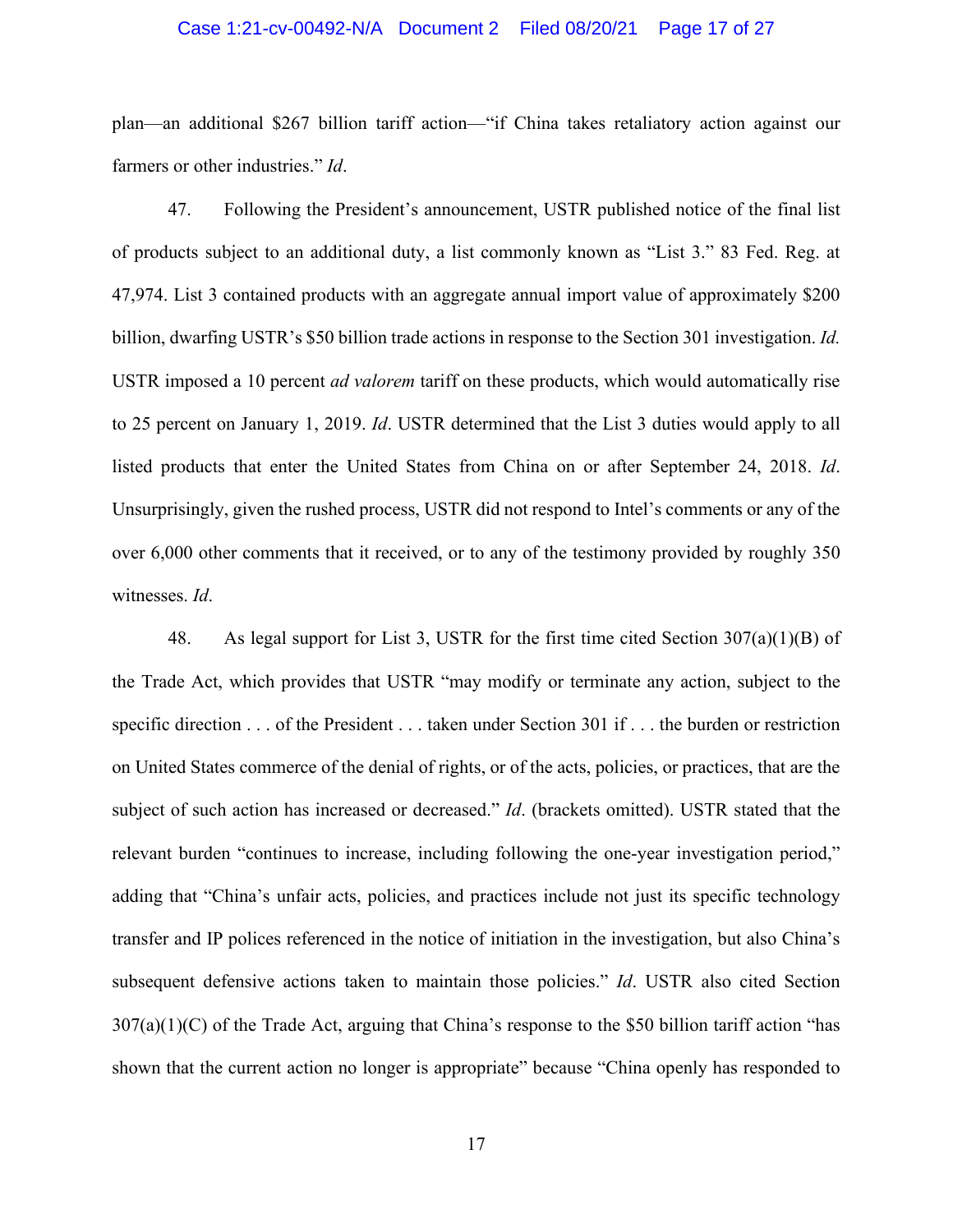#### Case 1:21-cv-00492-N/A Document 2 Filed 08/20/21 Page 18 of 27

the current action by choosing to cause further harm to the U.S. economy, by increasing duties on U.S. exports to China." *Id*. at 47,975.

49. In the months that followed, China and the United States attempted to resolve their differences through trade negotiations. Based on the progress made with China in those negotiations, the Trump Administration announced in December 2018 and again in February 2019 that it would delay the scheduled increase in the List 3 duty rate from 10 to 25 percent. *Notice of Modification of Section 301 Action: China's Acts, Policies, and Practices Related to Technology Transfer, Intellectual Property, and Innovation*, 83 Fed. Reg. 65,198 (Dec. 19, 2018); *Notice of Modification of Section 301 Action: China's Acts, Policies, and Practices Related to Technology Transfer, Intellectual Property, and Innovation*, 84 Fed. Reg. 7,966 (Mar. 5, 2019).

50. The trade negotiations ultimately fell apart. In May 2019, USTR announced its intent to raise the tariff rate on List 3 goods to 25 percent, effective either May 10, 2019 or June 1, 2019, depending on the day of export. *See Notice of Modification of Section 301 Action: China's Acts, Policies, and Practices Related to Technology Transfer, Intellectual Property, and Innovation*, 84 Fed. Reg. 20,459 (May 9, 2019) ("List 3 Rate Increase Notice"); *see also Implementing Modification to Section 301 Action: China's Acts, Policies, and Practices Related to Technology Transfer, Intellectual Property, and Innovation*, 84 Fed. Reg. 21,892 (May 15, 2019). The notice cited China's decision to "retreat from specific commitments agreed to in earlier rounds" of negotiations as the basis for the increase in the duty rate. *List 3 Rate Increase Notice*, 84 Fed. Reg. at 20,459. Unlike with past imposition of new tariffs, USTR did not seek public comment but rather simply announced that the increase would occur. *Id*.

51. Recognizing that List 3 would cause substantial harm to U.S. companies and consumers, as well as the U.S. economy, USTR in June 2019 invited the public to seek exclusions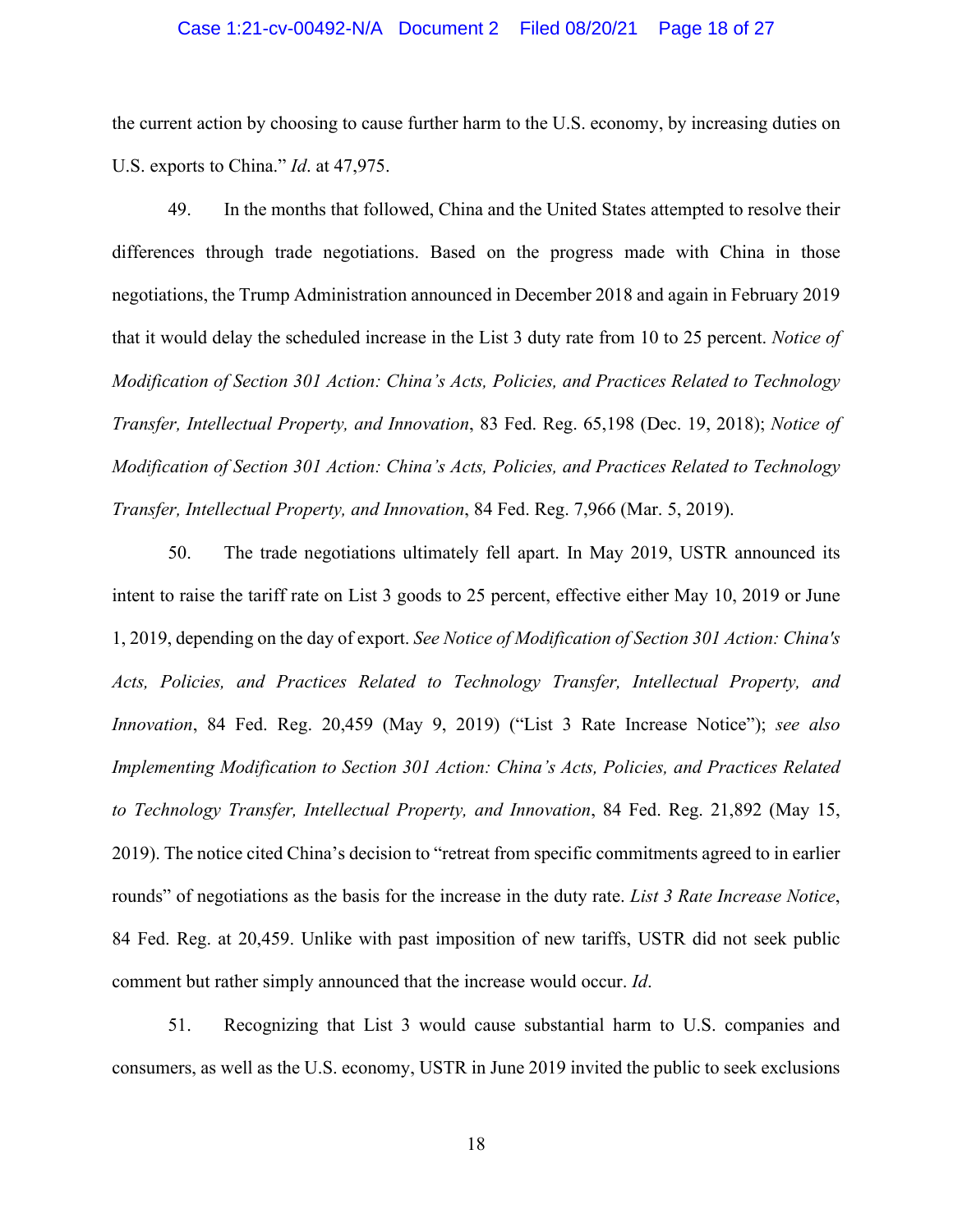#### Case 1:21-cv-00492-N/A Document 2 Filed 08/20/21 Page 19 of 27

from List 3 duties on a product-specific basis. *Procedures for Requests to Exclude Particular Products From the September 2018 Action Pursuant to Section 301: China's Acts, Policies, and Practices Related to Technology Transfer, Intellectual Property, and Innovation*, 84 Fed. Reg. 29,576 (June 24, 2019).

52. On September 20, 2019, USTR granted exclusions for computer graphics accelerator cards imported under HTSUS subheading 8473.30.1180, and certain server components imported under HTSUS subheading 8473.30.5100, retroactive to September 24, 2018 and effective until August 7, 2020. *Notice of Product Exclusions, Amendment to the Exclusion Process, and Technical Amendments: China's Acts, Policies, and Practices Related to Technology Transfer, Intellectual Property, and Innovation*, 84 Fed. Reg. 49,591 (Sept. 20, 2019). USTR subsequently extended these exclusions through December 31, 2020. *Notice of Product Exclusion Extensions: China's Acts, Policies, and Practices Related to Technology Transfer, Intellectual Property, and Innovation*, 85 Fed. Reg. 48,600 (Aug. 11, 2020). Until their expiration on December 31, 2020, these exclusions exempted Intel and Intel Americas from paying List 3 duties on the products that they imported under subheadings 8473.30.1180 and 8473.30.5100. Since that time, however, Intel and Intel Americas have paid List 3 duties on all entries of products under HTSUS subheadings 8473.30.1180 and 8473.30.5100.

53. The duties imposed on products covered by List 3 remain in effect as of the date of this Complaint. Except for the products subject to the exclusions described above that entered the United States while those exclusions were in effect, Plaintiffs paid unlawful List 3 tariffs on all entries of subject products since List 3 took effect, and Plaintiffs continue to pay the unlawful List 3 tariffs at the current rate of 25 percent on numerous imports of subject products.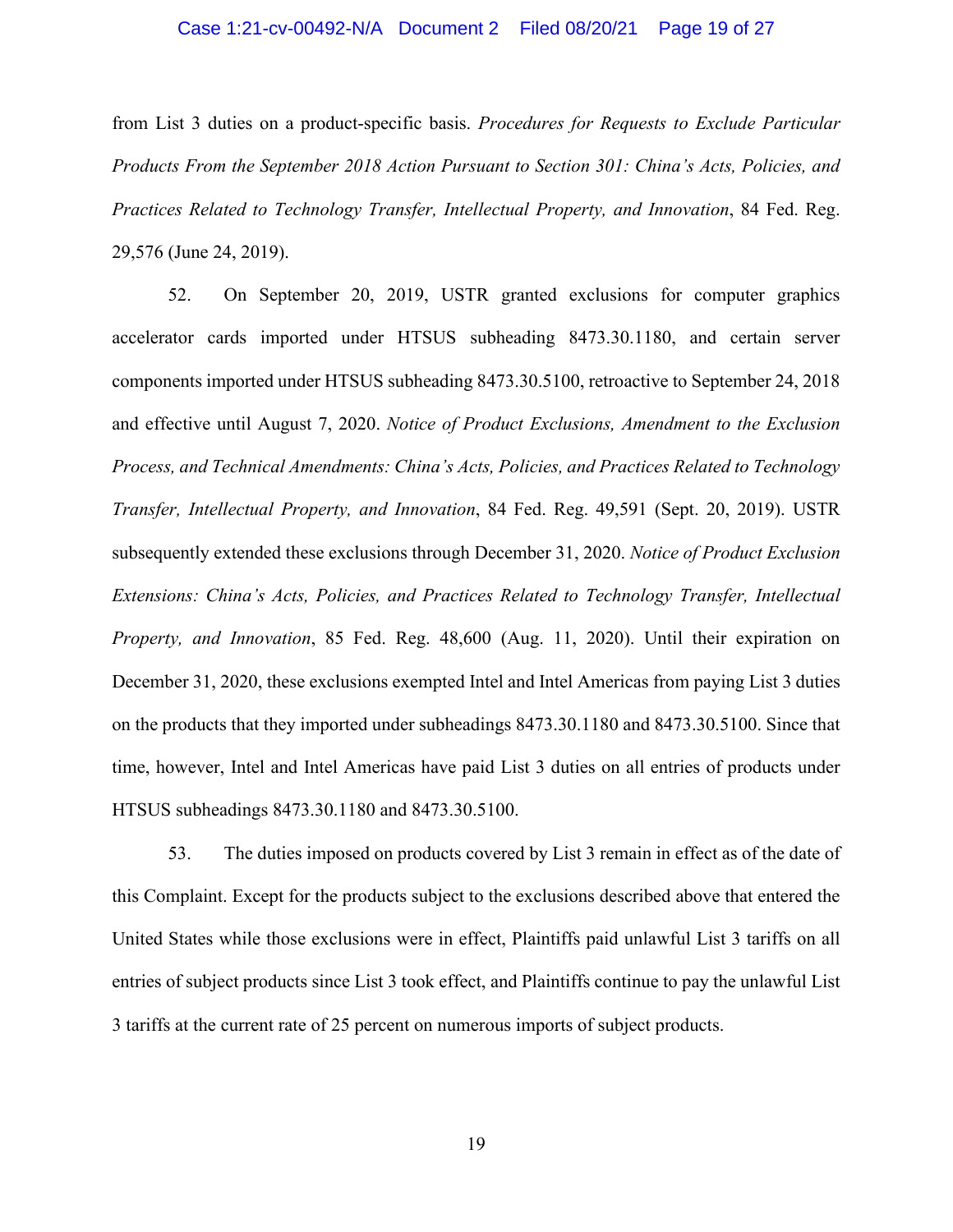### **B. List 4**

54. On May 17, 2019, a mere eight days after it published notice of its decision to increase the duty rate on imports covered by List 3, USTR announced its intent to proceed with yet another list—"List 4"—covering even more products subject to additional duties. Under USTR's proposal, List 4 would impose an additional duty of 25 percent *ad valorem* on products worth approximately \$300 billion in aggregate annual trade. *Request for Comments Concerning Proposed Modification of Action Pursuant to Section 301: China's Acts, Policies, and Practices Related to Technology Transfer, Intellectual Property, and Innovation*, 84 Fed. Reg. 22,564, 22,564 (May 17, 2019). USTR explained that its decision was motivated by China's "retreat[] from specific commitments made in previous [negotiating] rounds [and] announce[ment of] further retaliatory action against U.S. commerce." *Id*.

55. Similar to the process it followed for List 3, USTR invited the public to comment on proposed List 4 and participate in a hearing. *Id*. The public submitted nearly 3,000 comments. Docket No. USTR-2019-0004, https://www.regulations.gov/document/USTR-2019-0004-0001. Despite the opportunity to comment, the timeline for participation in the hearing again left little room for meaningful input: USTR required witnesses to submit drafts of their testimony by June 10, 2019, seven days before the deadline for fully developed written comments, and then it again limited witnesses to five minutes of testimony at the hearing. *Id*. Intel once again timely submitted comments during this process. *Intel Comments on USTR Tariff List 4* (June 17, 2019), https://www.regulations.gov/comment/USTR-2019-0004-2124.

56. On August 20, 2019, USTR issued a final notice adopting List 4 in two tranches. *Notice of Modification of Section 301 Action: China's Acts, Policies, and Practices Related to Technology Transfer, Intellectual Property, and Innovation*, 84 Fed. Reg. 43,304 (Aug. 20, 2019). List 4A would impose a 10 percent *ad valorem* duty on goods worth roughly \$120 billion, effective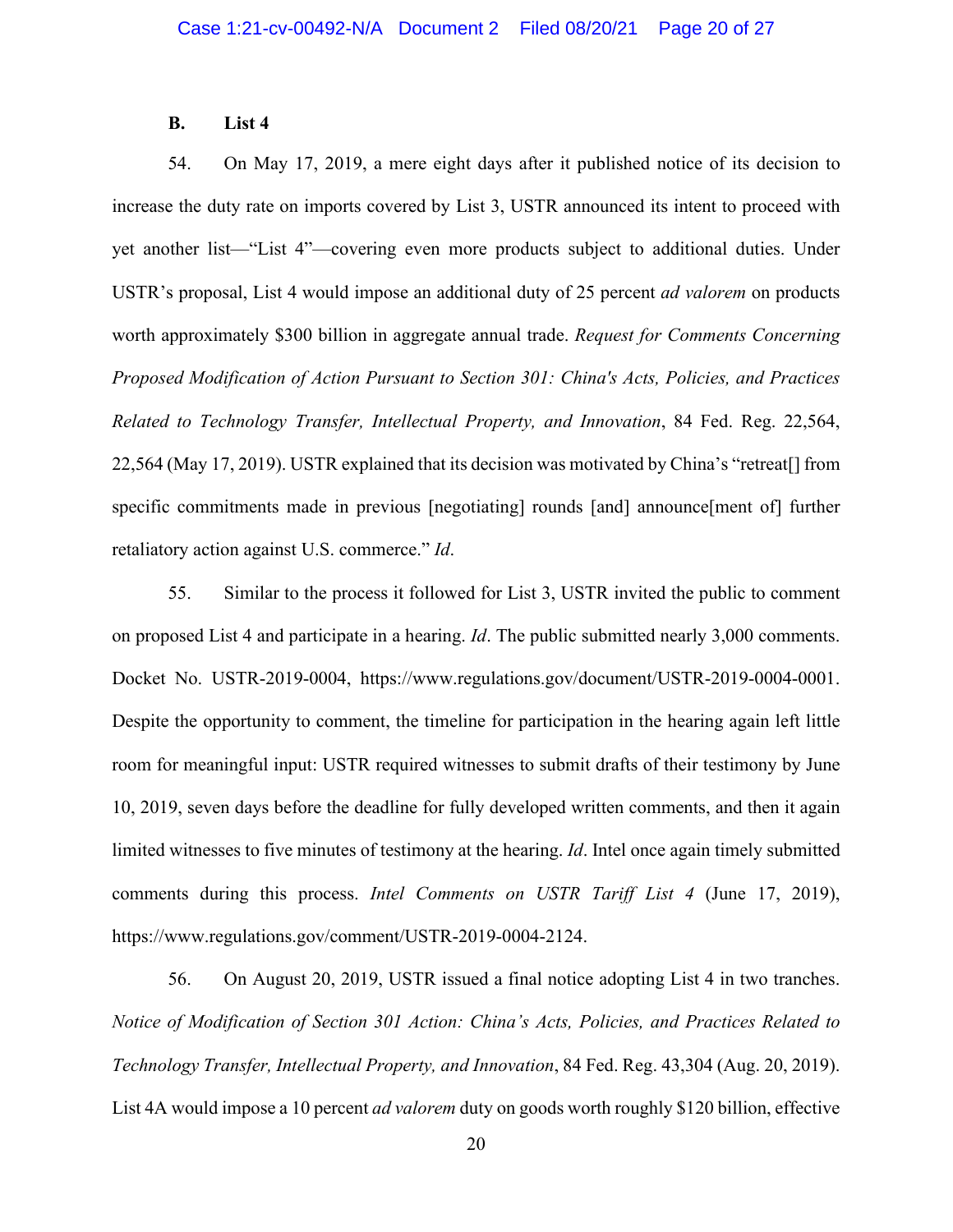### Case 1:21-cv-00492-N/A Document 2 Filed 08/20/21 Page 21 of 27

September 1, 2019. Id. at 43,304. List 4B would impose a 10 percent *ad valorem* duty on the remaining goods (with limited exclusions "based on health, safety, national security, and other factors"), effective December 15, 2019. *Id*. at 43,305. Once again, USTR did not address any of the nearly 3,000 comments submitted or any of the testimony provided by witnesses, other than a perfunctory claim that its determination "takes account of the public comments and the testimony." *Id*.

57. As legal support for its action, USTR again cited Section  $307(a)(1)(B)$  and (C) of the Trade Act, stating that it may modify its prior action taken pursuant to Section 301 of the Trade Act if (1) "[t]he burden or restriction on United States commerce" imposed by the investigated foreign country practice "has increased or decreased," or (2) "the action . . . is no longer appropriate." *Id*. at 43,304. Instead of finding any increased burden on U.S. commerce from the practices that were the subject of USTR's investigation, however, USTR merely pointed to "China's subsequent defensive actions taken to maintain those unfair acts, policies, and practices as determined in that investigation," including retaliatory tariffs on U.S. imports, retreating from commitments during negotiations, and devaluing its currency. *Id*.

58. Just ten days later, USTR published notice of its decision to increase the tariff rate applicable to goods covered by List 4A and List 4B from 10 percent to 15 percent. *Notice of Modification of Section 301 Action: China's Acts, Policies, and Practices Related to Technology Transfer, Intellectual Property, and Innovation*, 84 Fed. Reg. 45,821 (Aug. 30, 2019). USTR explained that it increased the tariff rate because, shortly after it finalized List 4A and List 4B, "China responded by announcing further tariffs on U.S. goods." *Id*. at 45,822. USTR once again cited to China's retreat from its negotiation commitments and devaluation of its currency as grounds for its action. *Id*.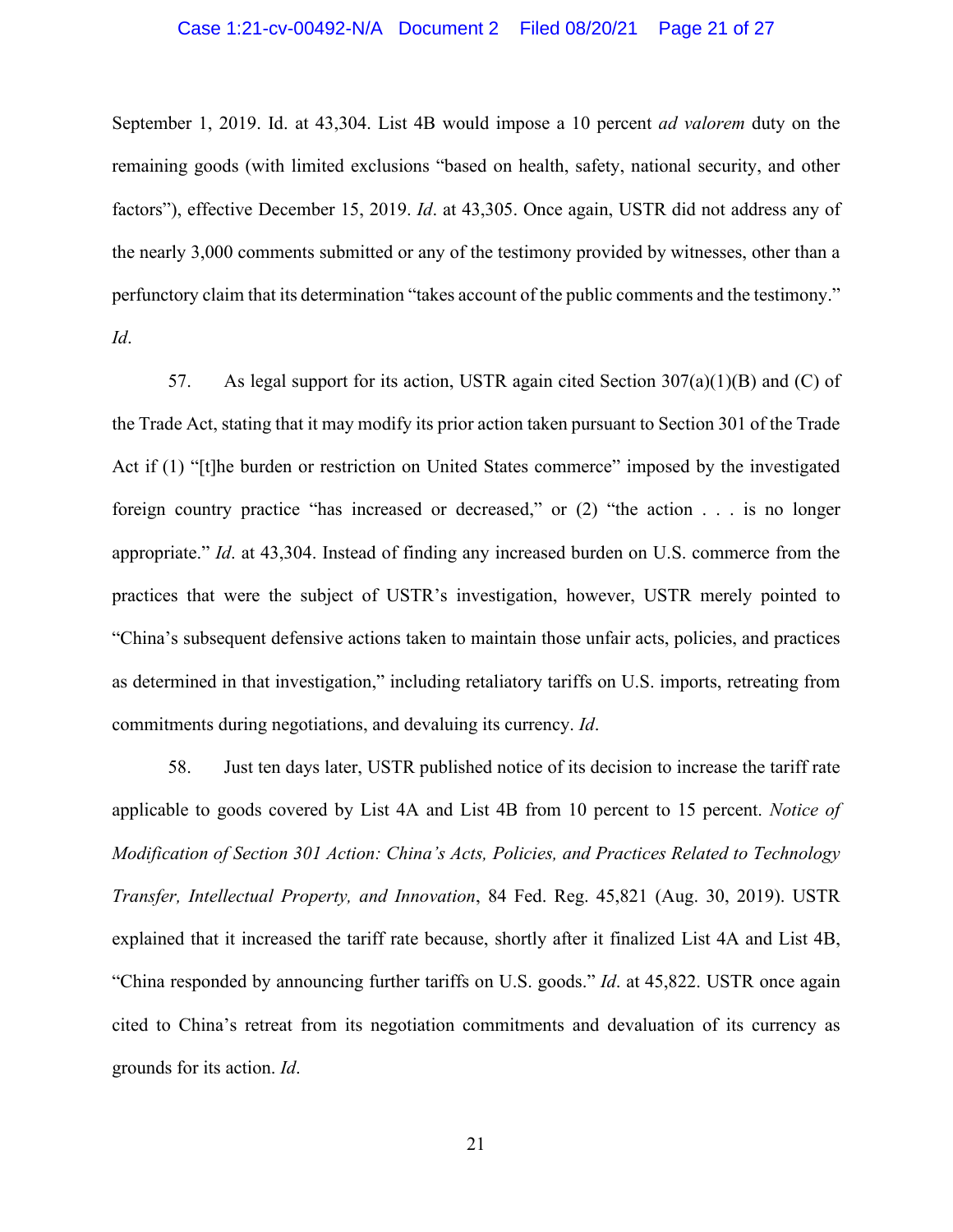### Case 1:21-cv-00492-N/A Document 2 Filed 08/20/21 Page 22 of 27

59. Recognizing that List 4A would cause substantial harm to U.S. companies and consumers, as well as the U.S. economy, USTR in October 2019 invited the public to seek exclusions from List 4A duties on a product-specific basis. *Procedures for Requests to Exclude Particular Products from the August 2019 Action Pursuant to Section 301: China's Acts, Policies, and Practices Related to Technology Transfer, Intellectual Property, and Innovation*, 84 Fed. Reg. 57,144 (Oct. 24, 2019). USTR granted a limited number of these requests on a rolling basis through August 5, 2020. *Notice of Product Exclusions and Amendments: China's Acts, Policies, and Practices Related to Technology Transfer, Intellectual Property, and Innovation*, 85 Fed. Reg. 48,627 (Aug. 11, 2020).

60. On March 17, 2020, USTR granted exclusions for single-use medical masks imported under HTSUS subheading 6307.90.9889 (items which as of July 20, 2020 are described under subheadings 6307.90.9845, 6307.90.9850, or 6307.90.9870), retroactive to September 1, 2019 and effective until September 1, 2020. *Notice of Product Exclusions: China's Acts, Policies, and Practices Related to Technology Transfer, Intellectual Property, and Innovation*, 85 Fed. Reg. 15,244 (Mar. 17, 2020). USTR subsequently extended this exclusion through December 31, 2020. *Notice of Product Exclusion Extensions: China's Acts, Policies, and Practices Related to Technology Transfer, Intellectual Property, and Innovation*, 85 Fed. Reg. 54,616 (Sept. 2, 2020). Until its expiration on December 31, 2020, this exclusion exempted Intel and Intel Americas from paying List 4A duties on single-use medical masks. Since that time, however, Intel and Intel Americas have paid List 4A duties on all entries of these products.

61. On December 18, 2019, after successfully negotiating a limited trade deal with China, USTR published notice that it would "suspend indefinitely the imposition of additional duties of 15 percent on products of China covered by" List 4B. *Notice of Modification of Section*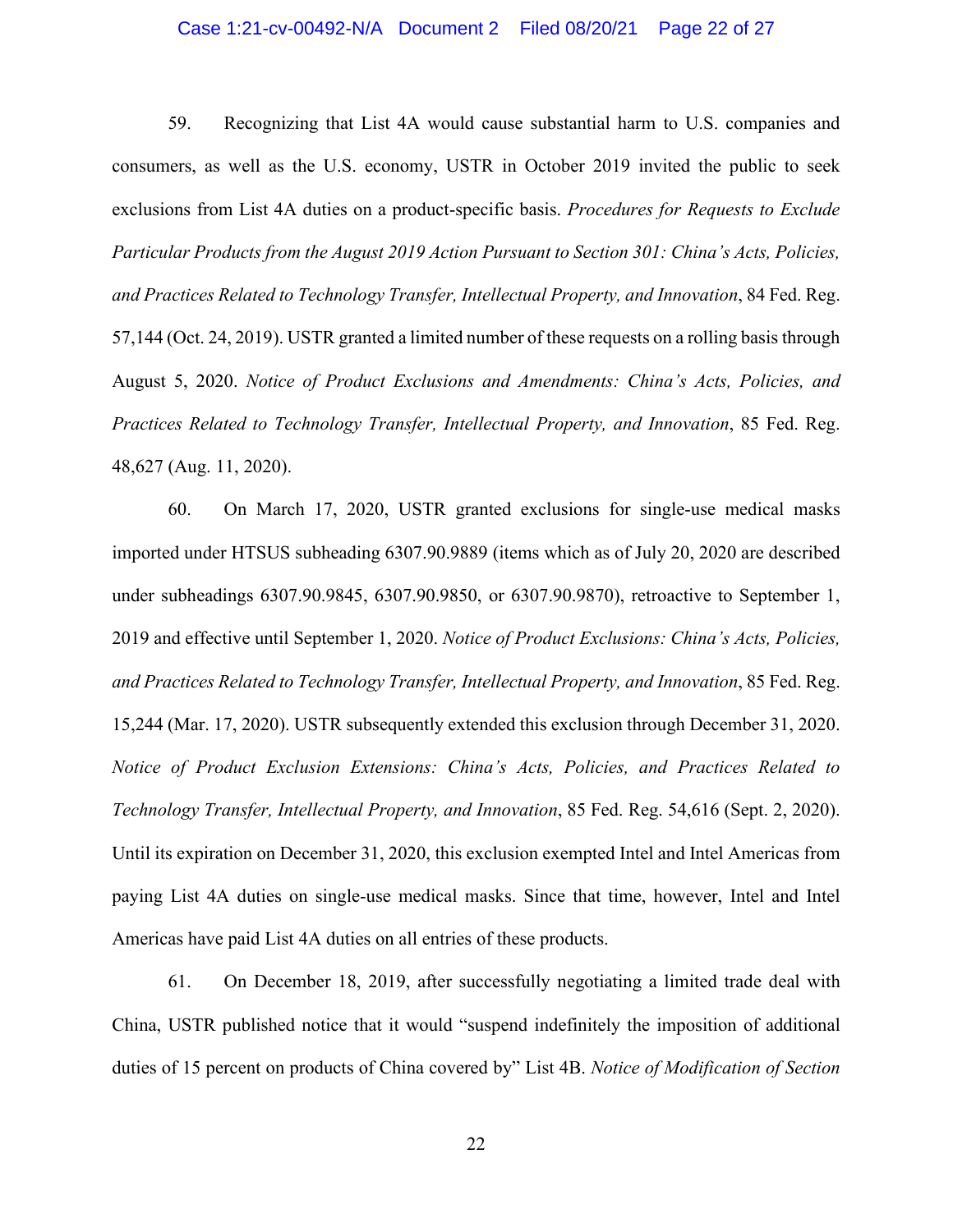#### Case 1:21-cv-00492-N/A Document 2 Filed 08/20/21 Page 23 of 27

*301 Action: China's Acts, Policies, and Practices Related to Technology Transfer, Intellectual Property, and Innovation*, 84 Fed. Reg. 69,447, 69,447 (Dec. 18, 2019). USTR also stated its intent to reduce the tariff rate applicable to products covered by List 4A. *Id*. USTR ultimately implemented the reduction for List 4A on February 14, 2020, and the applicable tariff since that date has been 7.5 percent *ad valorem*. *Notice of Modification of Section 301 Action: China's Acts, Policies, and Practices Related to Technology Transfer, Intellectual Property, and Innovation*, 85 Fed. Reg. 3,741 (Jan. 22, 2020).

62. In the months that followed, the United States and China implemented the limited trade deal that they negotiated near the end of 2019. OFFICE OF THE UNITED STATES TRADE REPRESENTATIVE, *United States and China Reach Phase One Trade Agreement* (Dec. 13, 2019), https://ustr.gov/about-us/policy-offices/press-office/press-releases/2019/december/united-statesand-china-reach. During that time, Defendants declined to impose additional duties on imports covered by List 4B.

63. The duties imposed on products covered by List 4A remain in effect as of the date of this Complaint. Except for the products subject to the exclusion described above that entered the United States while that exclusion was in effect, Plaintiffs paid unlawful List 4A tariffs on all entries of subject products since List 4A took effect, and Plaintiffs continue to pay the unlawful List 4A tariffs at the current rate of 7.5 percent on numerous imports of subject products.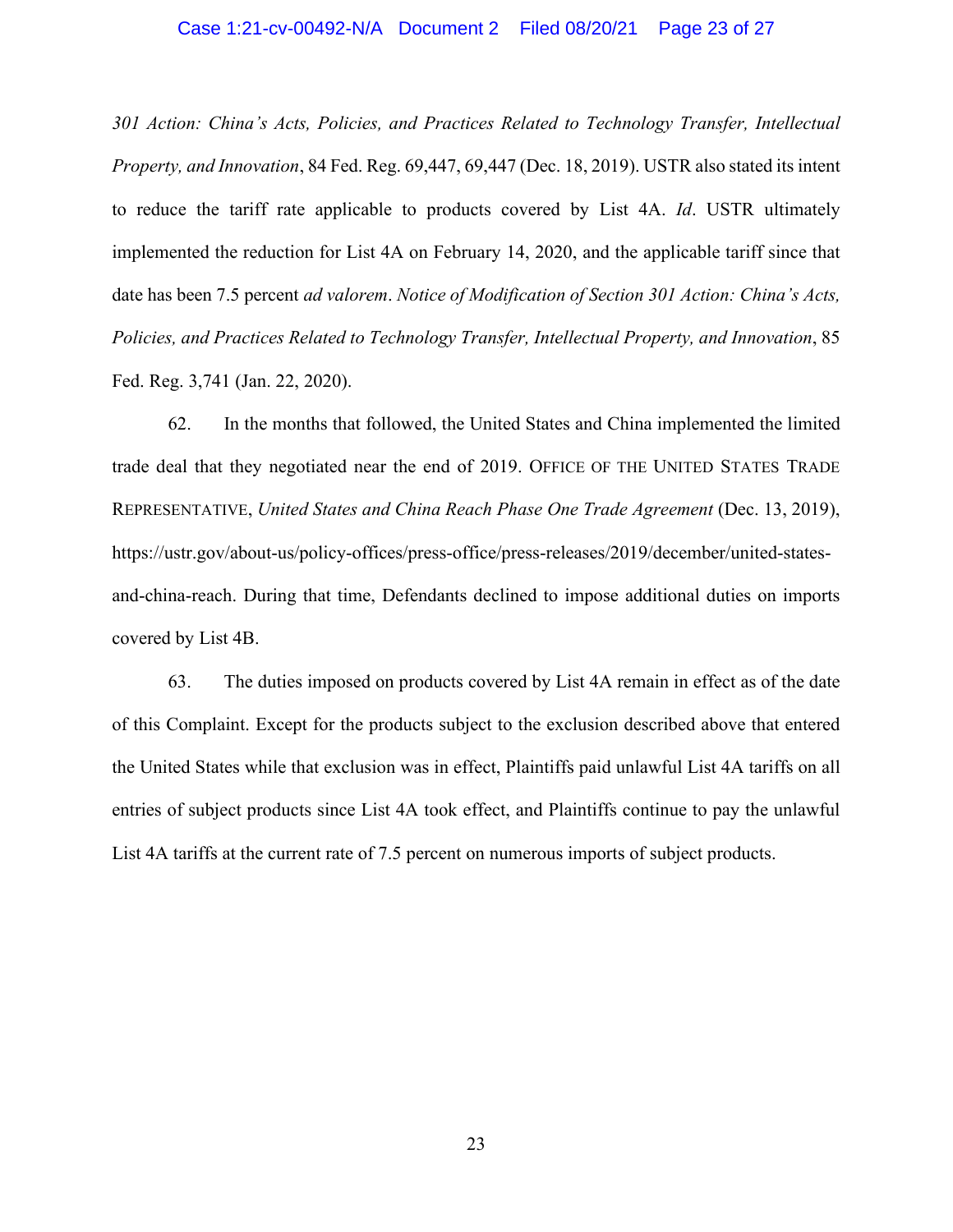### **STATEMENT OF CLAIMS**

# **COUNT I –** *ULTRA VIRES* **ACTS BY USTR**

64. Plaintiffs incorporate by reference paragraphs 1 through 63 of this Complaint.

65. The Declaratory Judgment Act authorizes any court of the United States to "declare the rights and other legal relations of any interested party seeking such declaration, whether or not further relief is or could be sought." 28 U.S.C. § 2201(a).

66. Pursuant to Section 301 of the Trade Act, USTR may impose tariffs when it determines that "an act, policy, or practice of a foreign country is unreasonable or discriminatory and burdens or restricts United States commerce, and action by the United States is appropriate." 19 U.S.C. § 2411(b). USTR failed to predicate its action giving rise to List 3 or List 4A on any such determination.

67. If USTR concludes upon investigation that a foreign country maintains an unfair trade practice, Section 304 of the Trade Act requires USTR to "determine what action, if any," to take within "12 months after the date on which the investigation is initiated." 19 U.S.C. § 2414(a)(1)(B), (2)(B). USTR's action giving rise to List 3 occurred in September 2018, over a year after USTR initiated the underlying Section 301 investigation on August 18, 2017. USTR's action giving rise to List 4A came even later, in August 2019, approximately two years after USTR initiated the underlying Section 301 investigation on August 18, 2017.

68. Section 307 of the Trade Act authorizes USTR to "modify or terminate" an action taken pursuant to Section 301(b) of the Trade Act when the burden imposed on U.S. commerce from the foreign country's investigated unfair acts, policies, or practices increases or decreases. 19 U.S.C. § 2417(a)(1)(B). Section 307 of the Trade Act, however, does not permit Defendants to increase tariffs for reasons unrelated to the acts, policies, or practices that USTR investigated pursuant to Section 301 of the Trade Act.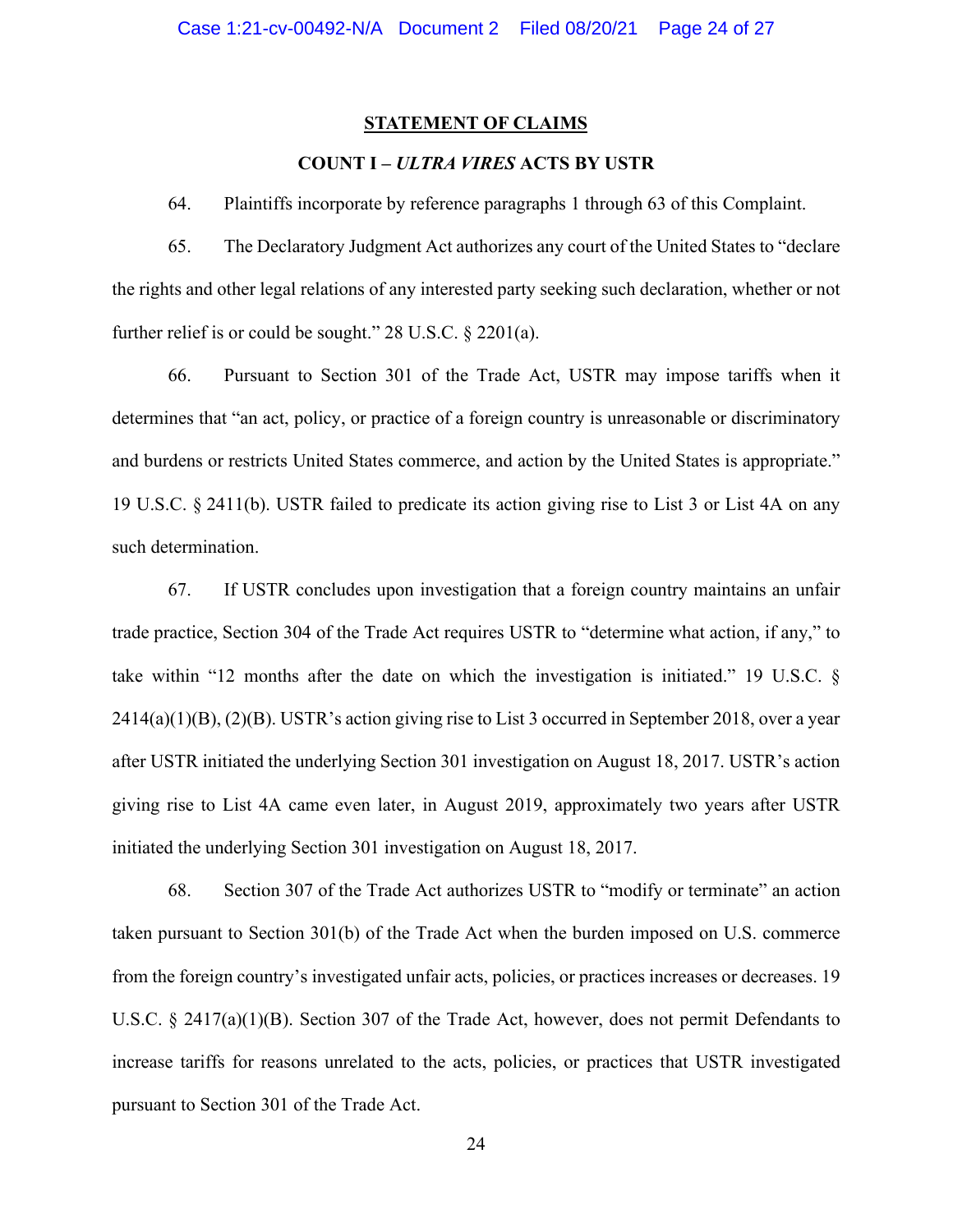### Case 1:21-cv-00492-N/A Document 2 Filed 08/20/21 Page 25 of 27

69. Section 307 of the Trade Act also authorizes USTR to "modify or terminate" an action taken pursuant to Section 301(b) of the Trade Act if the initial action taken by USTR "is no longer appropriate." 19 U.S.C. § 2417(a)(1)(C). Section 307 of the Trade Act, however, does not authorize Defendants to increase tariff actions that are no longer "appropriate," but rather only to delay, taper, or terminate such actions.

70. Accordingly, the Trade Act does not authorize the actions taken by USTR that resulted in the List 3 and List 4A tariffs.

71. Plaintiffs are therefore entitled to a declaratory judgment that USTR's actions giving rise to List 3 and list 4A are *ultra vires* and contrary to law, and therefore void.

## **COUNT II – USTR VIOLATION OF THE APA**

72. Plaintiffs incorporate by reference paragraphs 1 through 71 of this Complaint.

73. The APA authorizes the Court to hold unlawful and set aside agency action that is: "(A) arbitrary, capricious, an abuse of discretion, or otherwise not in accordance with law; (B) contrary to constitutional right, power, privilege, or immunity; (C) in excess of statutory jurisdiction, authority, or limitations, or short of statutory right; (D) without observance of procedure required by law; [or] (E) unsupported by substantial evidence." 5 U.S.C. § 706(2).

74. The USTR exceeded its authority under the Trade Act in promulgating List 3 and List 4A and therefore acted "not in accordance with the law" and "in excess of statutory authority" for the reasons set forth in Count I.

75. USTR also promulgated List 3 and List 4A in an arbitrary and capricious manner because they did not provide a sufficient opportunity for comment, failed to meaningfully consider relevant factors when making their decisions, and failed to adequately explain their rationale. Defendants' preordained decision-making resulted in the unlawful imposition of tariffs on imports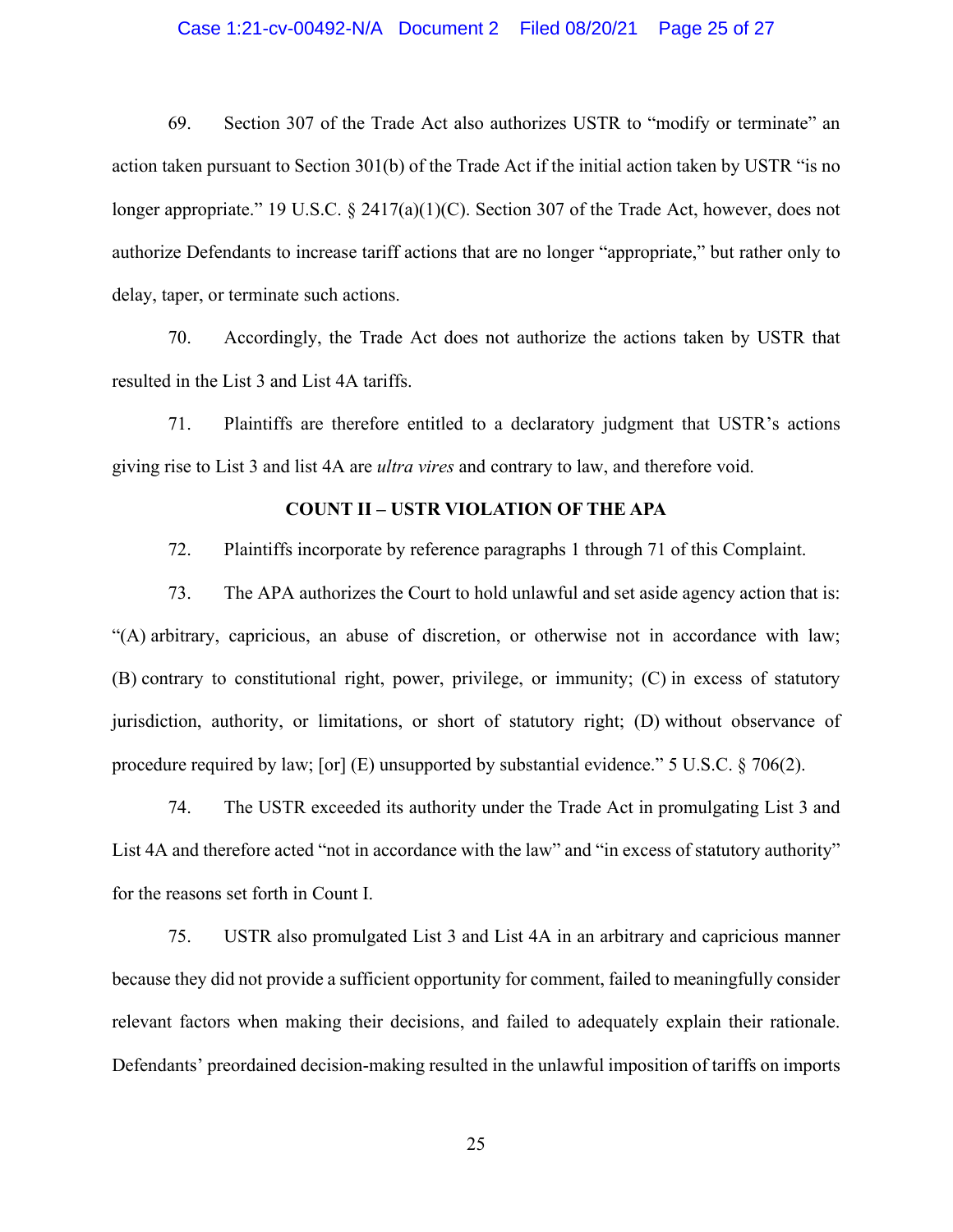# Case 1:21-cv-00492-N/A Document 2 Filed 08/20/21 Page 26 of 27

covered by List 3 and List 4A with an aggregate annual import value of approximately \$420 billion.

76. Plaintiffs are therefore entitled to a declaratory judgment that USTR's actions giving rise to List 3 and list 4A did not comply with the requirements of the APA and are therefore void.